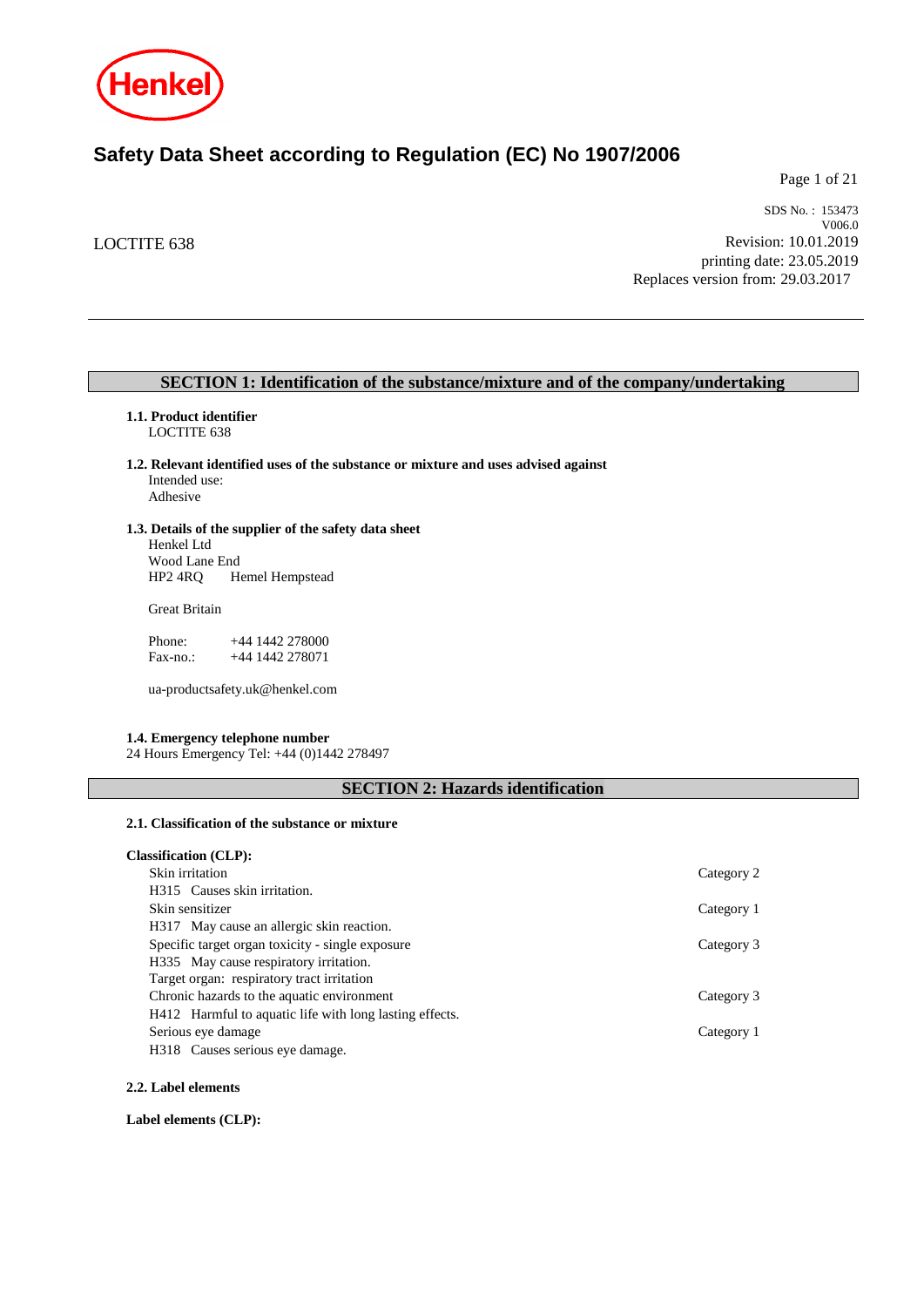| <b>Hazard</b> pictogram:                             |                                                                                                                                                                                                                                                                                               |
|------------------------------------------------------|-----------------------------------------------------------------------------------------------------------------------------------------------------------------------------------------------------------------------------------------------------------------------------------------------|
| <b>Contains</b>                                      | Hydroxypropyl methacrylate                                                                                                                                                                                                                                                                    |
|                                                      | Acrylic acid                                                                                                                                                                                                                                                                                  |
|                                                      | 2,2'-Ethylenedioxydiethyl dimethacrylate                                                                                                                                                                                                                                                      |
|                                                      | Acetic acid, 2-phenylhydrazide<br>2-Hydroxyethyl methacrylate                                                                                                                                                                                                                                 |
| Signal word:                                         | Danger                                                                                                                                                                                                                                                                                        |
| <b>Hazard statement:</b>                             | H315 Causes skin irritation.<br>H317 May cause an allergic skin reaction.<br>H318 Causes serious eye damage.<br>H335 May cause respiratory irritation.<br>H412 Harmful to aquatic life with long lasting effects.                                                                             |
| <b>Precautionary statement:</b>                      | "***" *** For consumer use only: P101 If medical advice is needed, have product<br>container or label at hand. P102 Keep out of reach of children. P501 Dispose of waste and<br>residues in accordance with local authority requirements***                                                   |
| <b>Precautionary statement:</b><br><b>Prevention</b> | P261 Avoid breathing vapors.<br>P273 Avoid release to the environment.<br>P280 Wear protective gloves/eye protection.                                                                                                                                                                         |
| <b>Precautionary statement:</b><br><b>Response</b>   | P302+P352 IF ON SKIN: Wash with plenty of soap and water.<br>P305+P351+P338 IF IN EYES: Rinse cautiously with water for several minutes. Remove<br>contact lenses, if present and easy to do. Continue rinsing.<br>P333+P313 If skin irritation or rash occurs: Get medical advice/attention. |

#### **2.3. Other hazards**

Non corrosive to skin in accordance with the in vitro test method, B40 skin corrosion - Human skin model assay, equivalent to test method OECD 431 or based on analogy to similar products tested. Not fulfilling Persistent, Bioaccumulative and Toxic (PBT), very Persistent and very Bioaccumulative (vPvB) criteria.

# **SECTION 3: Composition/information on ingredients**

#### **3.2. Mixtures**

**General chemical description:** Methacrylate resin based product containing Acrylic Acid **Base substances of preparation:** Methacrylates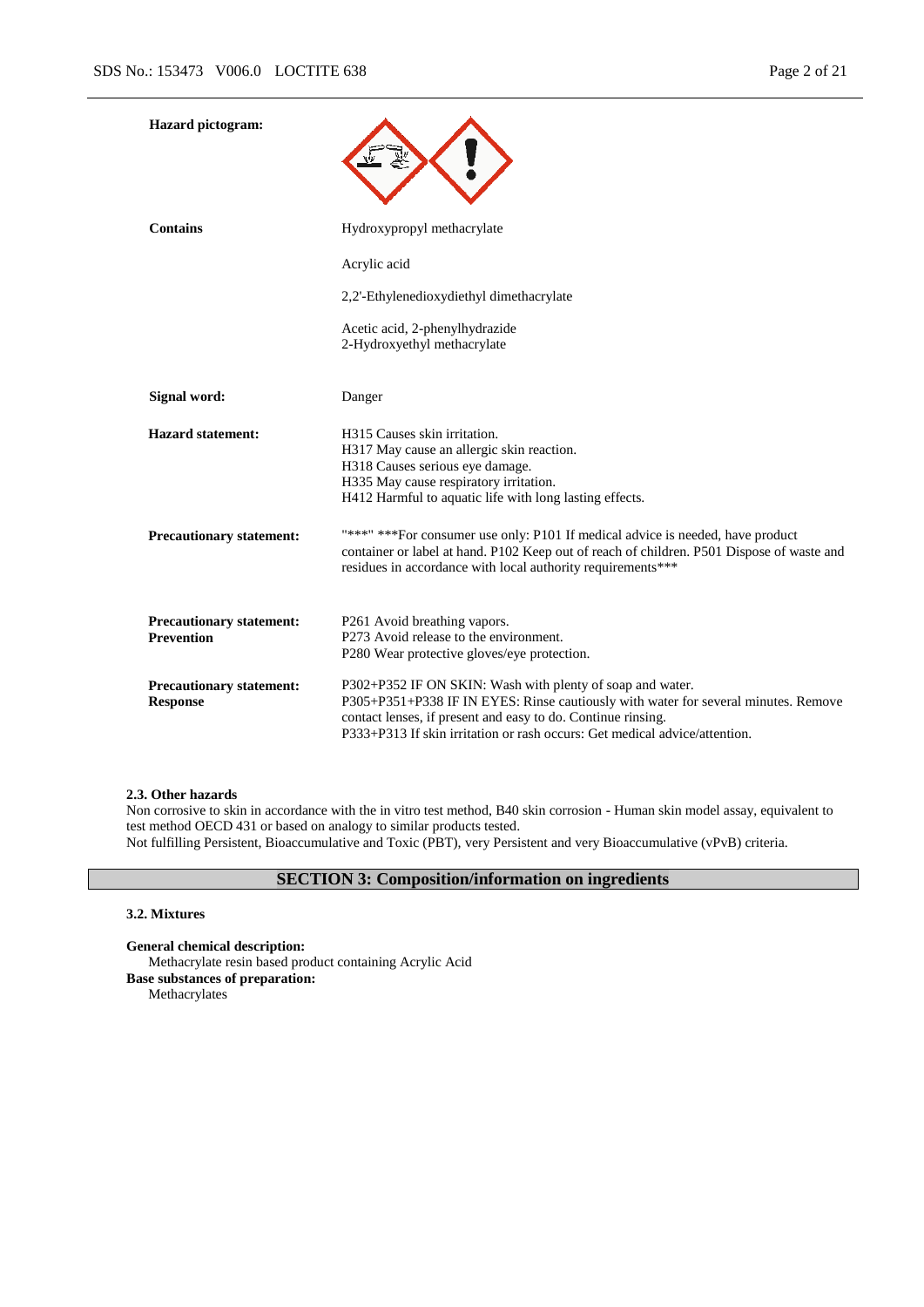# **Declaration of the ingredients according to CLP (EC) No 1272/2008:**

| <b>Hazardous</b> components<br>CAS-No.                 | <b>EC</b> Number<br><b>REACH-Reg No.</b> | content     | Classification                               |
|--------------------------------------------------------|------------------------------------------|-------------|----------------------------------------------|
| Hydroxypropyl methacrylate                             | 248-666-3                                | 25 50 %     | Skin Sens. 1                                 |
| 27813-02-1                                             | 01-2119490226-37                         |             | H317<br>Eye Irrit. 2                         |
|                                                        |                                          |             | H319                                         |
| Acrylic acid                                           | 201-177-9                                | 5 < 10%     | STOT SE 3                                    |
| $79-10-7$                                              | 01-2119452449-31                         |             | H335<br>Aquatic Chronic 2                    |
|                                                        |                                          |             | H411                                         |
|                                                        |                                          |             | Aquatic Acute 1                              |
|                                                        |                                          |             | H400<br>Acute Tox. 4; Inhalation             |
|                                                        |                                          |             | H332                                         |
|                                                        |                                          |             | Acute Tox. 4; Oral<br>H302                   |
|                                                        |                                          |             | Flam. Liq. 3                                 |
|                                                        |                                          |             | H <sub>226</sub>                             |
|                                                        |                                          |             | Skin Corr. 1A<br>H314                        |
|                                                        |                                          |             | Acute Tox. 4; Dermal                         |
|                                                        |                                          |             | H312                                         |
|                                                        |                                          |             |                                              |
| 2,2'-Ethylenedioxydiethyl dimethacrylate<br>$109-16-0$ | 203-652-6<br>01-2119969287-21            | $1 < 5\%$   | Skin Sens. 1B<br>H317                        |
|                                                        |                                          |             |                                              |
| Cumene hydroperoxide<br>$80 - 15 - 9$                  | $201 - 254 - 7$<br>01-2119475796-19      | $1 < 2.5\%$ | Acute Tox. 4; Dermal<br>H312                 |
|                                                        |                                          |             | STOT RE <sub>2</sub>                         |
|                                                        |                                          |             | H373                                         |
|                                                        |                                          |             | Acute Tox. 4; Oral<br>H302                   |
|                                                        |                                          |             | Org. Perox. E                                |
|                                                        |                                          |             | H <sub>242</sub><br>Acute Tox. 3; Inhalation |
|                                                        |                                          |             | H331                                         |
|                                                        |                                          |             | Aquatic Chronic 2                            |
|                                                        |                                          |             | H411<br>Skin Corr. 1B                        |
|                                                        |                                          |             | H314                                         |
| Methacrylic acid<br>$79-41-4$                          | 201-204-4<br>01-2119463884-26            | $1 - 3\%$   | Acute Tox. 4<br>H302                         |
|                                                        |                                          |             | Acute Tox. 3                                 |
|                                                        |                                          |             | H311                                         |
|                                                        |                                          |             | Acute Tox. 4<br>H332                         |
|                                                        |                                          |             | Skin Corr. 1A                                |
|                                                        |                                          |             | H314                                         |
|                                                        |                                          |             | Eye Dam. 1<br>H318                           |
|                                                        |                                          |             | STOT SE <sub>3</sub>                         |
| Acetic acid, 2-phenylhydrazide                         | $204 - 055 - 3$                          | $0,1 < 1\%$ | H335<br>Acute Tox. 3; Oral                   |
| $114 - 83 - 0$                                         |                                          |             | H301                                         |
|                                                        |                                          |             | Skin Irrit. 2<br>H315                        |
|                                                        |                                          |             | Skin Sens. 1                                 |
|                                                        |                                          |             | H317                                         |
|                                                        |                                          |             | Eye Irrit. 2<br>H319                         |
|                                                        |                                          |             | STOT SE 3; Inhalation                        |
|                                                        |                                          |             | H335                                         |
|                                                        |                                          |             | Carc. 2<br>H351                              |
| 2-Hydroxyethyl methacrylate                            | 212-782-2                                | $0.1 < 1\%$ | Skin Irrit. 2                                |
| 868-77-9                                               | 01-2119490169-29                         |             | H315<br>Skin Sens. 1                         |
|                                                        |                                          |             | H317                                         |
|                                                        |                                          |             | Eye Irrit. 2                                 |
|                                                        |                                          |             | H319                                         |

**For full text of the H - statements and other abbreviations see section 16 "Other information". Substances without classification may have community workplace exposure limits available.**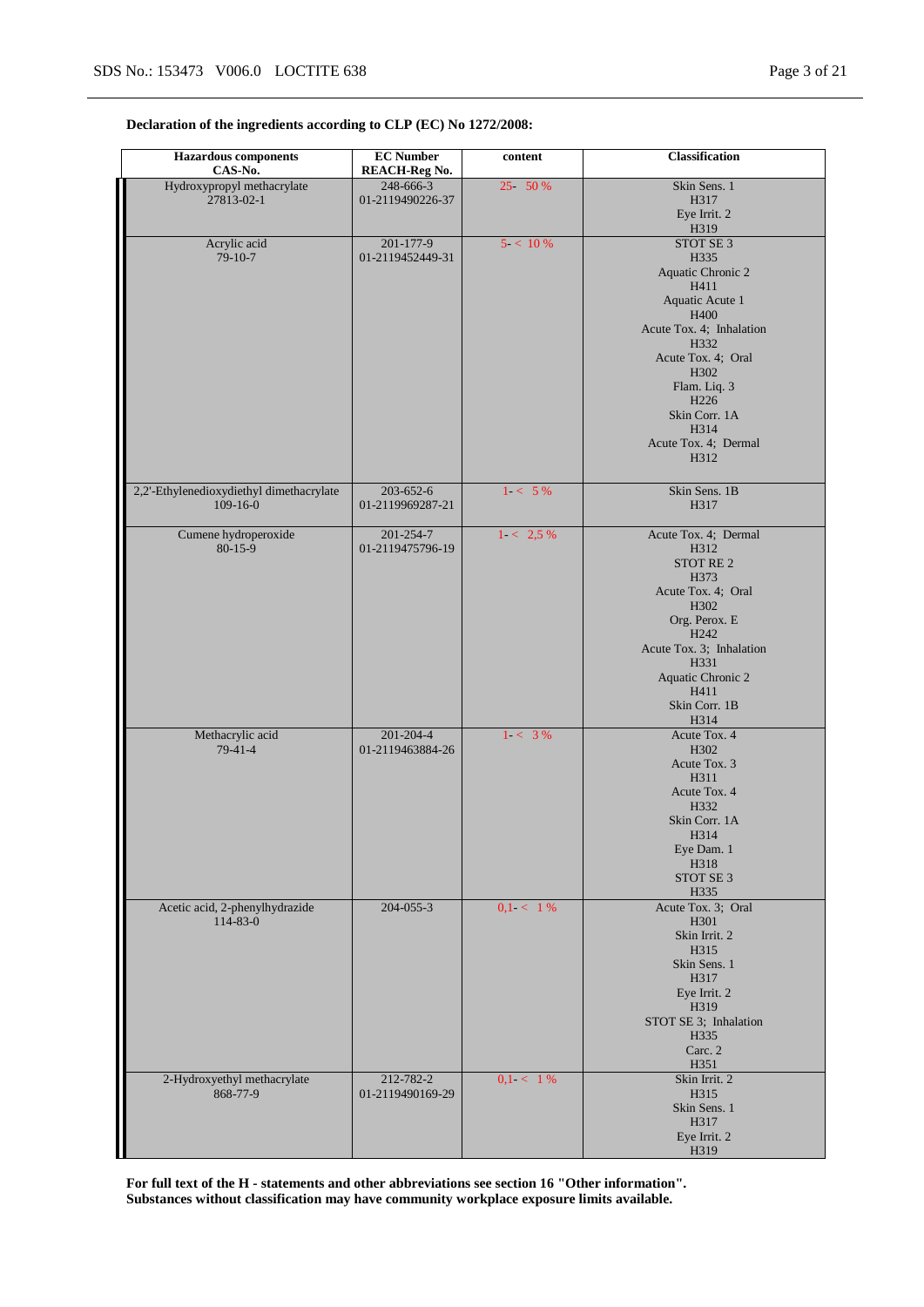# **SECTION 4: First aid measures**

#### **4.1. Description of first aid measures**

Inhalation: Move to fresh air. If symptoms persist, seek medical advice.

Skin contact: Rinse with running water and soap. Obtain medical attention if irritation persists.

Eye contact: Rinse immediately with plenty of running water (for 10 minutes), seek medical attention from a specialist.

Ingestion: Rinse mouth, drink 1-2 glasses of water, do not induce vomiting, consult a doctor.

#### **4.2. Most important symptoms and effects, both acute and delayed** SKIN: Redness, inflammation.

SKIN: Rash, Urticaria.

RESPIRATORY: Irritation, coughing, shortness of breath, chest tightness.

After eye contact: Corrosive, may cause permanent damage to eyes (impairment of vision).

#### **4.3. Indication of any immediate medical attention and special treatment needed**

See section: Description of first aid measures

# **SECTION 5: Firefighting measures**

# **5.1. Extinguishing media**

**Suitable extinguishing media:** Carbon dioxide, foam, powder

#### **5.2. Special hazards arising from the substance or mixture**

In the event of a fire, carbon monoxide (CO), carbon dioxide (CO2) and nitrogen oxides (NOx) can be released. **5.3. Advice for firefighters**

Wear self-contained breathing apparatus and full protective clothing, such as turn-out gear.

#### **Additional information:**

In case of fire, keep containers cool with water spray.

**SECTION 6: Accidental release measures**

**6.1. Personal precautions, protective equipment and emergency procedures**

Avoid contact with skin and eyes. Wear protective equipment. Ensure adequate ventilation.

**6.2. Environmental precautions**

Do not empty into drains / surface water / ground water.

#### **6.3. Methods and material for containment and cleaning up**

For small spills wipe up with paper towel and place in container for disposal. For large spills absorb onto inert absorbent material and place in sealed container for disposal. Dispose of contaminated material as waste according to Section 13.

#### **6.4. Reference to other sections**

See advice in section 8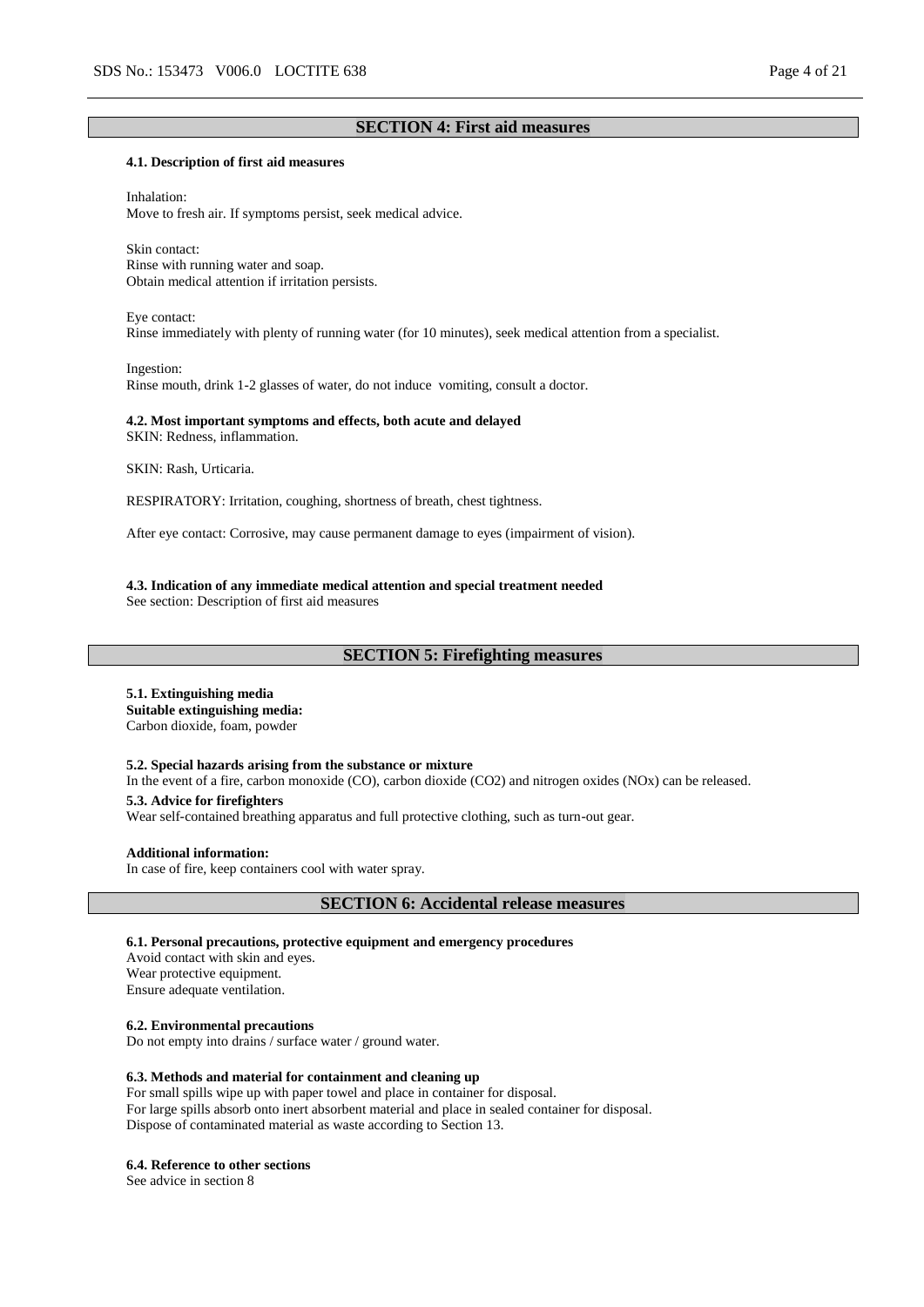# **SECTION 7: Handling and storage**

# **7.1. Precautions for safe handling**

Use only in well-ventilated areas. Avoid skin and eye contact. Prolonged or repeated skin contact should be avoided to minimise any risk of sensitisation. See advice in section 8

# Hygiene measures:

Good industrial hygiene practices should be observed. Wash hands before work breaks and after finishing work. Do not eat, drink or smoke while working.

#### **7.2. Conditions for safe storage, including any incompatibilities**

Refer to Technical Data Sheet

#### **7.3. Specific end use(s)** Adhesive

**SECTION 8: Exposure controls/personal protection**

# **8.1. Control parameters**

# **Occupational Exposure Limits**

Valid for

Great Britain

| <b>Ingredient [Regulated substance]</b>           | ppm | mg/m <sup>3</sup> | Value type                                  | Short term exposure limit<br>category / Remarks | <b>Regulatory list</b> |
|---------------------------------------------------|-----|-------------------|---------------------------------------------|-------------------------------------------------|------------------------|
| Methacrylic acid<br>79-41-4<br>[METHACRYLIC ACID] | 40  | 143               | <b>Short Term Exposure</b><br>Limit (STEL): |                                                 | EH40 WEL               |
| Methacrylic acid<br>79-41-4<br>[METHACRYLIC ACID] | 20  | 72                | Time Weighted Average<br>(TWA):             |                                                 | EH40 WEL               |

#### **Occupational Exposure Limits**

Valid for

Ireland

| <b>Ingredient [Regulated substance]</b>                              | ppm | mg/m <sup>3</sup> | Value type                                  | Short term exposure limit<br>category / Remarks | <b>Regulatory list</b> |
|----------------------------------------------------------------------|-----|-------------------|---------------------------------------------|-------------------------------------------------|------------------------|
| Acrylic acid<br>$79-10-7$<br>[ACRYLIC ACID]                          |     |                   | Time Weighted Average<br>(TWA):             |                                                 | IR_OEL                 |
| Acrylic acid<br>$79-10-7$<br>[ACRYLIC ACID (PROP-2-ENOIC<br>$ACID$ ] | 10  | 29                | Time Weighted Average<br>(TWA):             | Indicative                                      | <b>ECTLV</b>           |
| Acrylic acid<br>$79-10-7$<br>[ACRYLIC ACID (PROP-2-ENOIC<br>$ACID$ ] | 20  | 59                | <b>Short Term Exposure</b><br>Limit (STEL): | Indicative                                      | <b>ECTLV</b>           |
| Methacrylic acid<br>79-41-4<br>[METHACRYLIC ACID]                    | 20  | 70                | Time Weighted Average<br>(TWA):             |                                                 | IR OEL                 |
| Methacrylic acid<br>79-41-4<br>[METHACRYLIC ACID]                    | 40  | 140               | <b>Short Term Exposure</b><br>Limit (STEL): |                                                 | IR OEL                 |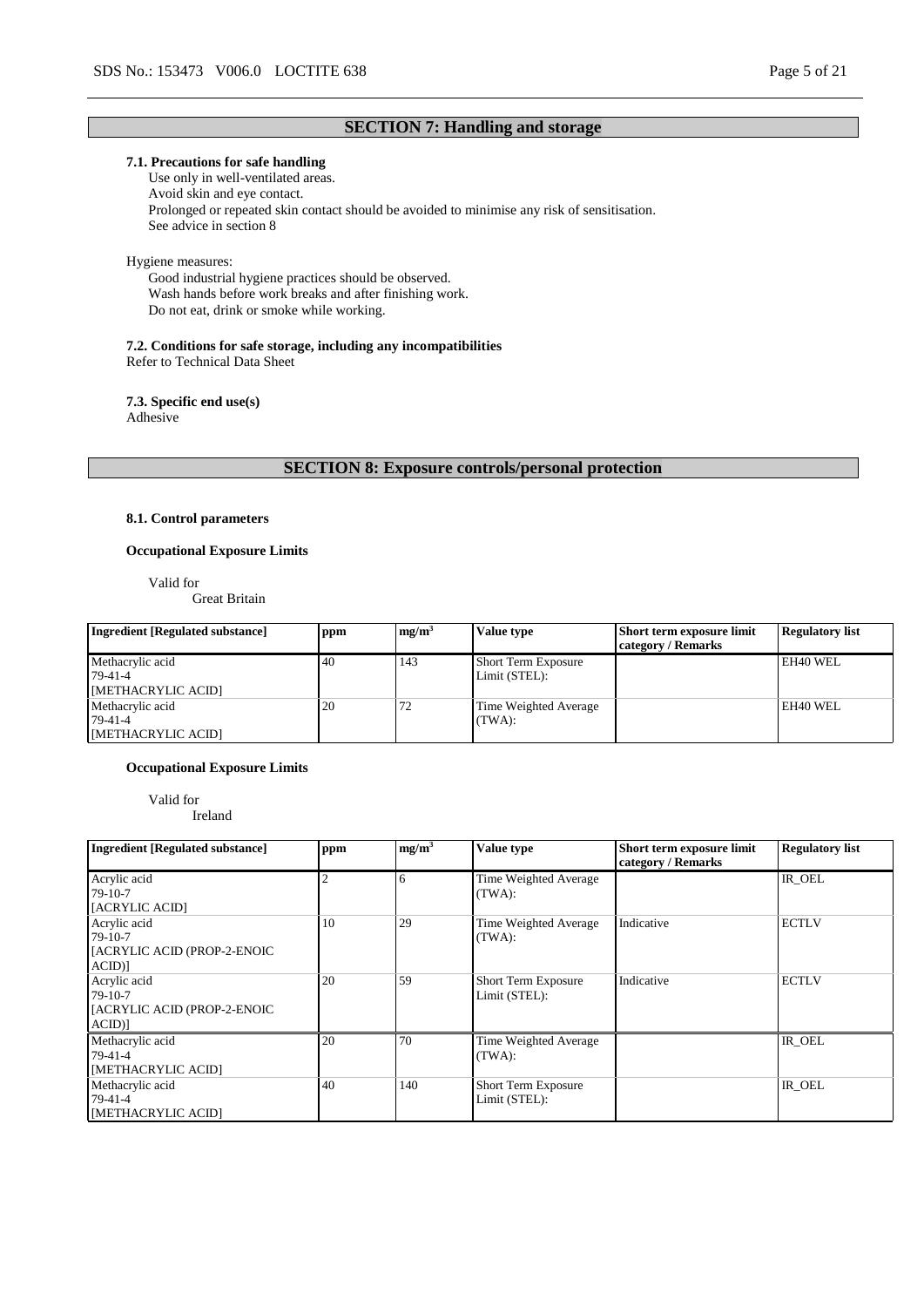# **Predicted No-Effect Concentration (PNEC):**

| Name on list                                                                                       | <b>Environmental</b> Exposure<br>Compartment | period | <b>Value</b>           |     |                                  |        | <b>Remarks</b> |
|----------------------------------------------------------------------------------------------------|----------------------------------------------|--------|------------------------|-----|----------------------------------|--------|----------------|
|                                                                                                    |                                              |        | mg/l                   | ppm | mg/kg                            | others |                |
| Methacrylic acid, monoester with propane-<br>$1,2$ -diol<br>27813-02-1                             | aqua<br>(freshwater)                         |        | $0,904 \text{ mg}/1$   |     |                                  |        |                |
| Methacrylic acid, monoester with propane-<br>$1,2$ -diol<br>27813-02-1                             | aqua (marine<br>water)                       |        | $0,904$ mg/l           |     |                                  |        |                |
| Methacrylic acid, monoester with propane-<br>$1,2$ -diol<br>27813-02-1                             | sewage<br>treatment plant<br>(STP)           |        | $10$ mg/l              |     |                                  |        |                |
| Methacrylic acid, monoester with propane-<br>$1,2$ -diol<br>27813-02-1                             | aqua<br><i>(intermittent)</i><br>releases)   |        | $0,972$ mg/l           |     |                                  |        |                |
| Methacrylic acid, monoester with propane-<br>$1,2$ -diol<br>27813-02-1                             | sediment<br>(freshwater)                     |        |                        |     | $6,28$ mg/kg                     |        |                |
| Methacrylic acid, monoester with propane-<br>$1,2$ -diol<br>27813-02-1                             | sediment<br>(marine water)                   |        |                        |     | $6,28 \text{ mg/kg}$             |        |                |
| Methacrylic acid, monoester with propane-<br>$1,2$ -diol<br>27813-02-1                             | Soil                                         |        |                        |     | 0,727<br>mg/kg                   |        |                |
| Acrylic acid<br>$79-10-7$<br>Acrylic acid                                                          | aqua<br>(freshwater)<br>aqua (marine         |        | $0,003$ mg/l<br>0,0003 |     |                                  |        |                |
| 79-10-7<br>Acrylic acid                                                                            | water)<br>aqua                               |        | mg/l<br>0,0013         |     |                                  |        |                |
| $79-10-7$                                                                                          | <i>(intermittent)</i><br>releases)           |        | mg/1                   |     |                                  |        |                |
| Acrylic acid<br>79-10-7                                                                            | sewage<br>treatment plant<br>(STP)           |        | $0.9$ mg/l             |     |                                  |        |                |
| Acrylic acid<br>79-10-7                                                                            | sediment<br>(freshwater)                     |        |                        |     | 0,0236<br>mg/kg                  |        |                |
| Acrylic acid<br>$79-10-7$                                                                          | sediment<br>(marine water)                   |        |                        |     | 0.00236<br>mg/kg                 |        |                |
| Acrylic acid<br>79-10-7<br>Acrylic acid                                                            | Soil<br>oral                                 |        |                        |     | $1 \text{ mg/kg}$<br>$0.03$ g/kg |        |                |
| $79-10-7$<br>Acrylic acid                                                                          | Predator                                     |        |                        |     | $0,03$ g/kg                      |        |                |
| 79-10-7<br>Acrylic acid                                                                            | Air                                          |        |                        |     |                                  |        |                |
| 79-10-7<br>2,2'-Ethylenedioxydiethyl dimethacrylate<br>$109-16-0$                                  | aqua<br>(freshwater)                         |        | $0,164$ mg/l           |     |                                  |        |                |
| 2,2'-Ethylenedioxydiethyl dimethacrylate<br>$109-16-0$                                             | aqua (marine<br>water)                       |        | 0,0164<br>mg/1         |     |                                  |        |                |
| 2,2'-Ethylenedioxydiethyl dimethacrylate<br>$109-16-0$                                             | sewage<br>treatment plant<br>(STP)           |        | $10$ mg/l              |     |                                  |        |                |
| 2,2'-Ethylenedioxydiethyl dimethacrylate<br>$109-16-0$                                             | aqua<br><i>(intermittent)</i><br>releases)   |        | $0,164$ mg/l           |     |                                  |        |                |
| 2,2'-Ethylenedioxydiethyl dimethacrylate<br>$109-16-0$                                             | sediment<br>(freshwater)                     |        |                        |     | $1,85$ mg/kg                     |        |                |
| 2,2'-Ethylenedioxydiethyl dimethacrylate<br>$109-16-0$                                             | sediment<br>(marine water)                   |        |                        |     | 0,185<br>mg/kg                   |        |                |
| 2,2'-Ethylenedioxydiethyl dimethacrylate<br>$109-16-0$<br>2,2'-Ethylenedioxydiethyl dimethacrylate | Soil                                         |        |                        |     | 0,274<br>mg/kg                   |        |                |
| 109-16-0<br>2,2'-Ethylenedioxydiethyl dimethacrylate                                               | Air<br>Predator                              |        |                        |     |                                  |        |                |
| 109-16-0<br>.alpha.,.alpha.-Dimethylbenzyl                                                         | aqua                                         |        | 0,0031                 |     |                                  |        |                |
| hydroperoxide<br>80-15-9                                                                           | (freshwater)                                 |        | mg/1                   |     |                                  |        |                |
| .alpha.,.alpha.-Dimethylbenzyl<br>hydroperoxide<br>80-15-9                                         | aqua (marine<br>water)                       |        | 0,00031<br>mg/1        |     |                                  |        |                |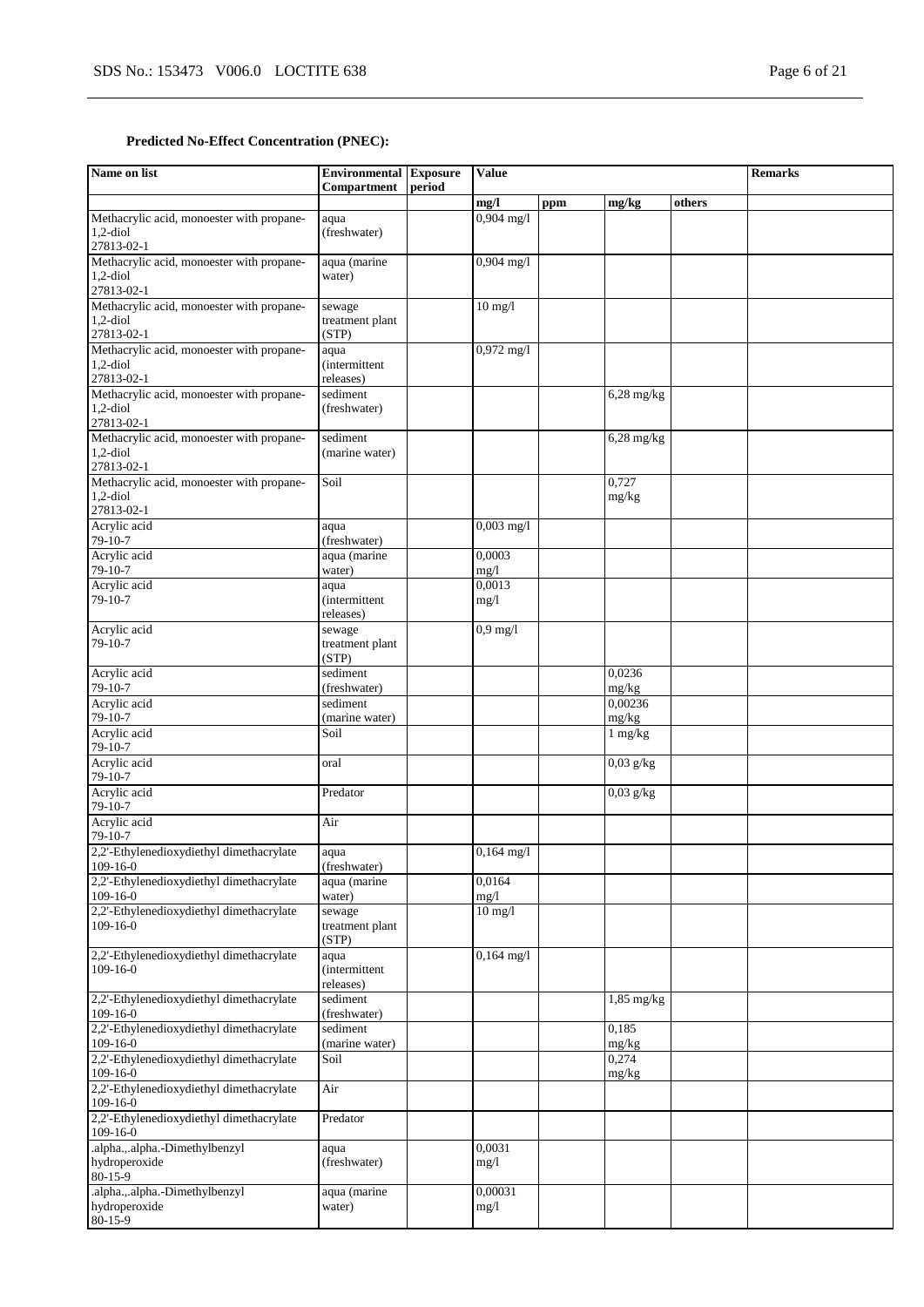| .alpha.,.alpha.-Dimethylbenzyl<br>hydroperoxide<br>80-15-9       | aqua<br>(intermittent<br>releases)         | $0,031$ mg/l        |                 |  |
|------------------------------------------------------------------|--------------------------------------------|---------------------|-----------------|--|
| .alpha.,.alpha.-Dimethylbenzyl<br>hydroperoxide<br>80-15-9       | Sewage<br>treatment plant                  | $0,35$ mg/l         |                 |  |
| .alpha., alpha.-Dimethylbenzyl<br>hydroperoxide<br>80-15-9       | sediment<br>(freshwater)                   |                     | 0,023<br>mg/kg  |  |
| .alpha.,.alpha.-Dimethylbenzyl<br>hydroperoxide<br>80-15-9       | sediment<br>(marine water)                 |                     | 0,0023<br>mg/kg |  |
| .alpha.,.alpha.-Dimethylbenzyl<br>hydroperoxide<br>$80 - 15 - 9$ | Soil                                       |                     | 0,0029<br>mg/kg |  |
| Methacrylic acid<br>79-41-4                                      | aqua<br>(freshwater)                       | $0,82 \text{ mg}/1$ |                 |  |
| Methacrylic acid<br>79-41-4                                      | aqua (marine<br>water)                     | $0,82$ mg/l         |                 |  |
| Methacrylic acid<br>79-41-4                                      | sewage<br>treatment plant<br>(STP)         | $10$ mg/ $1$        |                 |  |
| Methacrylic acid<br>79-41-4                                      | aqua<br><i>(intermittent)</i><br>releases) | $0,82$ mg/l         |                 |  |
| Methacrylic acid<br>$79-41-4$                                    | Soil                                       |                     | $1,2$ mg/kg     |  |
| 2-Hydroxyethyl methacrylate<br>868-77-9                          | aqua<br>(freshwater)                       | $0,482$ mg/l        |                 |  |
| 2-Hydroxyethyl methacrylate<br>868-77-9                          | aqua (marine<br>water)                     | $0,482$ mg/l        |                 |  |
| 2-Hydroxyethyl methacrylate<br>868-77-9                          | sewage<br>treatment plant<br>(STP)         | $10 \text{ mg}/l$   |                 |  |
| 2-Hydroxyethyl methacrylate<br>868-77-9                          | aqua<br><i>(intermittent)</i><br>releases) | $1$ mg/ $1$         |                 |  |
| 2-Hydroxyethyl methacrylate<br>868-77-9                          | sediment<br>(freshwater)                   |                     | $3,79$ mg/kg    |  |
| 2-Hydroxyethyl methacrylate<br>868-77-9                          | sediment<br>(marine water)                 |                     | $3,79$ mg/kg    |  |
| 2-Hydroxyethyl methacrylate<br>868-77-9                          | Soil                                       |                     | 0,476<br>mg/kg  |  |
| 2-Hydroxyethyl methacrylate<br>868-77-9                          | Predator                                   |                     |                 |  |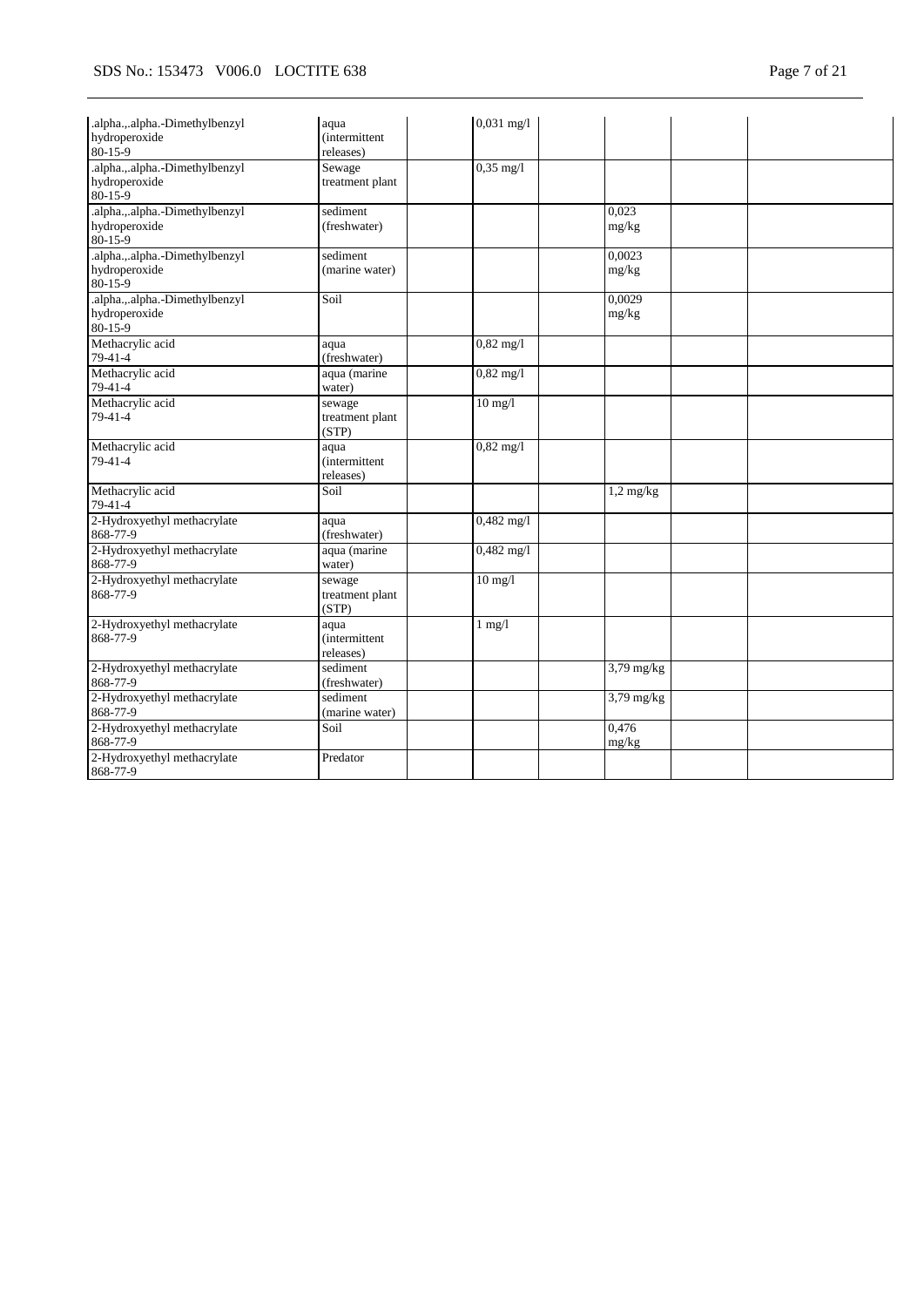# **Derived No-Effect Level (DNEL):**

| Name on list                              | <b>Application</b><br>Area | Route of<br><b>Exposure</b> | <b>Health Effect</b>                 | <b>Exposure</b><br><b>Time</b> | <b>Value</b>        | <b>Remarks</b> |
|-------------------------------------------|----------------------------|-----------------------------|--------------------------------------|--------------------------------|---------------------|----------------|
| Methacrylic acid, monoester with propane- | Workers                    | dermal                      | Long term                            |                                | $4,2$ mg/kg         |                |
| $1,2$ -diol                               |                            |                             | exposure -                           |                                |                     |                |
| 27813-02-1                                |                            |                             | systemic effects                     |                                |                     |                |
| Methacrylic acid, monoester with propane- | Workers                    | Inhalation                  | Long term                            |                                | $14,7$ mg/m $3$     |                |
| $1,2$ -diol                               |                            |                             | exposure -                           |                                |                     |                |
| 27813-02-1                                |                            |                             | systemic effects                     |                                |                     |                |
| Methacrylic acid, monoester with propane- | General                    | dermal                      | Long term                            |                                | $2,5$ mg/kg         |                |
| $1,2$ -diol                               | population                 |                             | exposure -                           |                                |                     |                |
| 27813-02-1                                |                            |                             | systemic effects                     |                                |                     |                |
| Methacrylic acid, monoester with propane- | General                    | Inhalation                  | Long term                            |                                | 8,8 mg/m3           |                |
| $1,2$ -diol                               | population                 |                             | exposure -                           |                                |                     |                |
| 27813-02-1                                |                            |                             | systemic effects                     |                                |                     |                |
| Methacrylic acid, monoester with propane- | General                    | oral                        | Long term                            |                                | $2.5 \text{ mg/kg}$ |                |
| $1,2$ -diol                               | population                 |                             | exposure -                           |                                |                     |                |
| 27813-02-1                                |                            |                             | systemic effects                     |                                |                     |                |
| Acrylic acid                              | Workers                    | inhalation                  | Long term                            |                                | $30 \text{ mg/m}$   |                |
| 79-10-7                                   |                            |                             | exposure - local                     |                                |                     |                |
|                                           |                            |                             | effects                              |                                |                     |                |
| Acrylic acid<br>79-10-7                   | Workers                    | inhalation                  | Acute/short term<br>exposure - local |                                | $30 \text{ mg/m}$   |                |
|                                           |                            |                             | effects                              |                                |                     |                |
| Acrylic acid                              | Workers                    | dermal                      | Acute/short term                     |                                | 1 mg/cm2            |                |
| $79-10-7$                                 |                            |                             | exposure - local                     |                                |                     |                |
|                                           |                            |                             | effects                              |                                |                     |                |
| Acrylic acid                              | General                    | dermal                      | Acute/short term                     |                                | 1 mg/cm2            |                |
| 79-10-7                                   | population                 |                             | exposure - local                     |                                |                     |                |
|                                           |                            |                             | effects                              |                                |                     |                |
| Acrylic acid                              | General                    | inhalation                  | Acute/short term                     |                                | $3.6$ mg/m $3$      |                |
| 79-10-7                                   | population                 |                             | exposure - local                     |                                |                     |                |
|                                           |                            |                             | effects                              |                                |                     |                |
| Acrylic acid                              | General                    | inhalation                  | Long term                            |                                | $3,6$ mg/m $3$      |                |
| 79-10-7                                   | population                 |                             | exposure - local                     |                                |                     |                |
|                                           |                            |                             | effects                              |                                |                     |                |
| 2,2'-Ethylenedioxydiethyl dimethacrylate  | Workers                    | inhalation                  | Long term                            |                                | 48,5 mg/m3          |                |
| $109-16-0$                                |                            |                             | exposure -                           |                                |                     |                |
|                                           |                            |                             | systemic effects                     |                                |                     |                |
| 2,2'-Ethylenedioxydiethyl dimethacrylate  | Workers                    | dermal                      | Long term                            |                                | 13,9 mg/kg          |                |
| $109-16-0$                                |                            |                             | exposure -                           |                                |                     |                |
|                                           |                            |                             | systemic effects                     |                                |                     |                |
| 2,2'-Ethylenedioxydiethyl dimethacrylate  | General                    | inhalation                  | Long term                            |                                | $14,5$ mg/m $3$     |                |
| $109-16-0$                                | population                 |                             | exposure -<br>systemic effects       |                                |                     |                |
| 2,2'-Ethylenedioxydiethyl dimethacrylate  | General                    | dermal                      | Long term                            |                                | $8,33$ mg/kg        |                |
| $109-16-0$                                | population                 |                             | exposure -                           |                                |                     |                |
|                                           |                            |                             | systemic effects                     |                                |                     |                |
| 2,2'-Ethylenedioxydiethyl dimethacrylate  | General                    | oral                        | Long term                            |                                | 8,33 mg/kg          |                |
| $109-16-0$                                | population                 |                             | exposure -                           |                                |                     |                |
|                                           |                            |                             | systemic effects                     |                                |                     |                |
| .alpha.,.alpha.-Dimethylbenzyl            | Workers                    | inhalation                  | Long term                            |                                | $6 \text{ mg/m}$    |                |
| hydroperoxide                             |                            |                             | exposure -                           |                                |                     |                |
| $80-15-9$                                 |                            |                             | systemic effects                     |                                |                     |                |
| Methacrylic acid                          | Workers                    | Inhalation                  | Long term                            |                                | $88$ mg/m $3$       |                |
| 79-41-4                                   |                            |                             | exposure - local                     |                                |                     |                |
|                                           |                            |                             | effects                              |                                |                     |                |
| Methacrylic acid                          | Workers                    | Inhalation                  | Long term                            |                                | 29,6 mg/m3          |                |
| 79-41-4                                   |                            |                             | exposure -                           |                                |                     |                |
|                                           |                            |                             | systemic effects                     |                                |                     |                |
| Methacrylic acid                          | Workers                    | dermal                      | Long term                            |                                | $4,25$ mg/kg        |                |
| 79-41-4                                   |                            |                             | exposure -<br>systemic effects       |                                |                     |                |
| Methacrylic acid                          | General                    | Inhalation                  | Long term                            |                                | $6,55$ mg/m $3$     |                |
| 79-41-4                                   | population                 |                             | exposure - local                     |                                |                     |                |
|                                           |                            |                             | effects                              |                                |                     |                |
| Methacrylic acid                          | General                    | Inhalation                  | Long term                            |                                | $6,3$ mg/m $3$      |                |
| 79-41-4                                   | population                 |                             | exposure -                           |                                |                     |                |
|                                           |                            |                             | systemic effects                     |                                |                     |                |
| Methacrylic acid                          | General                    | dermal                      | Long term                            |                                | $2,55$ mg/kg        |                |
| 79-41-4                                   | population                 |                             | exposure -                           |                                |                     |                |
|                                           |                            |                             | systemic effects                     |                                |                     |                |
| 2-Hydroxyethyl methacrylate               | Workers                    | dermal                      | Long term                            |                                | $1,3$ mg/kg         |                |
| 868-77-9                                  |                            |                             | exposure -                           |                                |                     |                |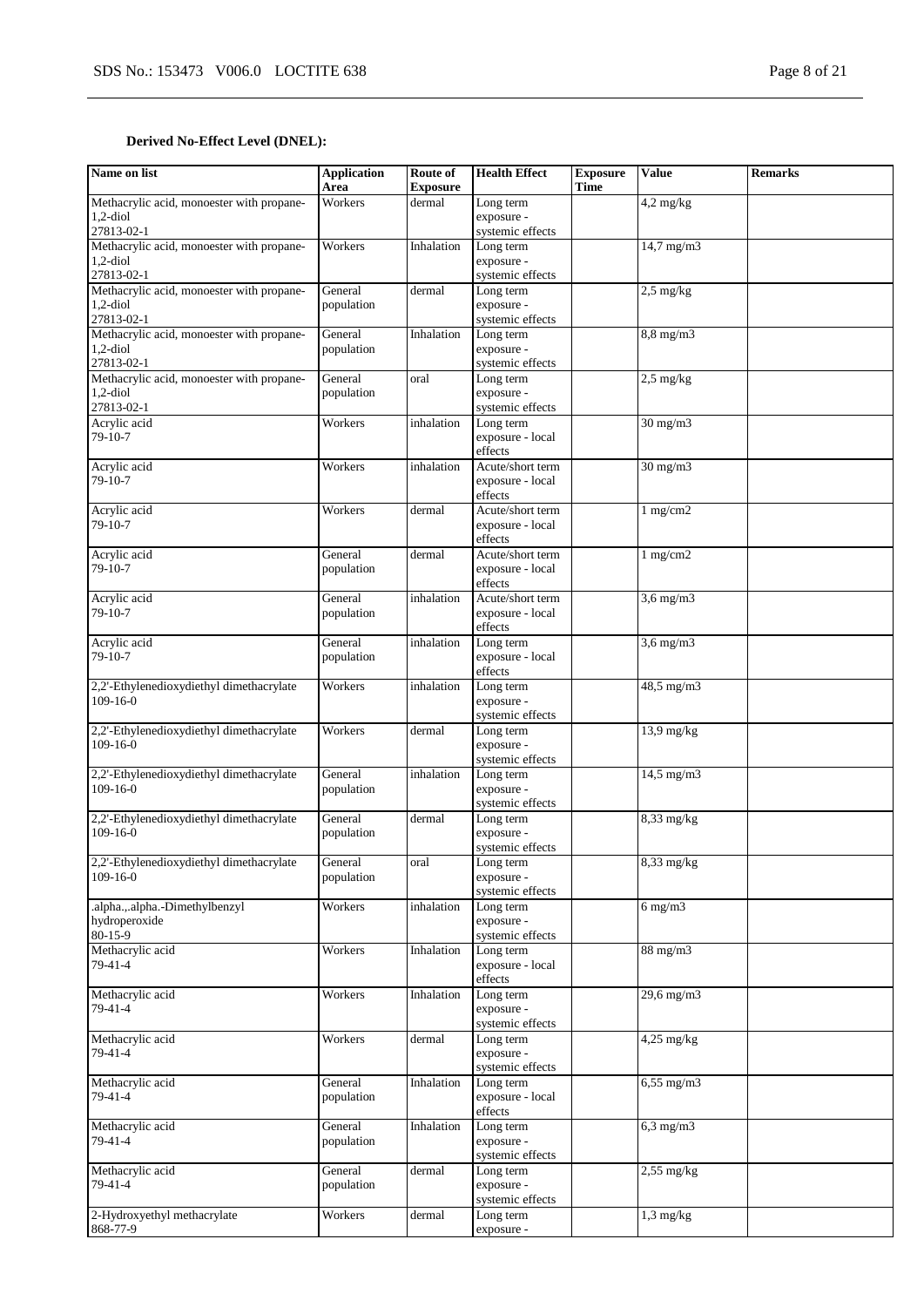|                                         |                       |            | systemic effects                            |                    |  |
|-----------------------------------------|-----------------------|------------|---------------------------------------------|--------------------|--|
| 2-Hydroxyethyl methacrylate<br>868-77-9 | Workers               | Inhalation | Long term<br>exposure -<br>systemic effects | $4.9 \text{ mg/m}$ |  |
| 2-Hydroxyethyl methacrylate<br>868-77-9 | General<br>population | dermal     | Long term<br>exposure -<br>systemic effects | $0,83$ mg/kg       |  |
| 2-Hydroxyethyl methacrylate<br>868-77-9 | General<br>population | Inhalation | Long term<br>exposure -<br>systemic effects | $2.9 \text{ mg/m}$ |  |
| 2-Hydroxyethyl methacrylate<br>868-77-9 | General<br>population | oral       | Long term<br>exposure -<br>systemic effects | $0.83$ mg/kg       |  |

# **Biological Exposure Indices:**

None

#### **8.2. Exposure controls:**

Engineering controls: Ensure good ventilation/extraction.

Respiratory protection: Ensure adequate ventilation. An approved mask or respirator fitted with an organic vapour cartridge should be worn if the product is used in a poorly ventilated area Filter type: A (EN 14387)

Hand protection:

Chemical-resistant protective gloves (EN 374).

Suitable materials for short-term contact or splashes (recommended: at least protection index 2, corresponding to > 30 minutes permeation time as per EN 374):

nitrile rubber (NBR; >= 0.4 mm thickness)

Suitable materials for longer, direct contact (recommended: protection index 6, corresponding to > 480 minutes permeation time as per EN 374):

nitrile rubber (NBR; >= 0.4 mm thickness)

This information is based on literature references and on information provided by glove manufacturers, or is derived by analogy with similar substances. Please note that in practice the working life of chemical-resistant protective gloves may be considerably shorter than the permeation time determined in accordance with EN 374 as a result of the many influencing factors (e.g. temperature). If signs of wear and tear are noticed then the gloves should be replaced.

Eye protection: Wear protective glasses. Protective eye equipment should conform to EN166.

Skin protection: Wear suitable protective clothing. Protective clothing should conform to EN 14605 for liquid splashes or to EN 13982 for dusts.

Advices to personal protection equipment:

The information provided on personal protective equipment is for guidance purposes only. A full risk assessment should be conducted prior to using this product to determine the appropriate personal protective equipment to suit local conditions. Personal protective equipment should conform to the relevant EN standard.

# **SECTION 9: Physical and chemical properties**

**9.1. Information on basic physical and chemical properties** Appearance liquid

green Odour threshold No data available / Not applicable

Odor irritating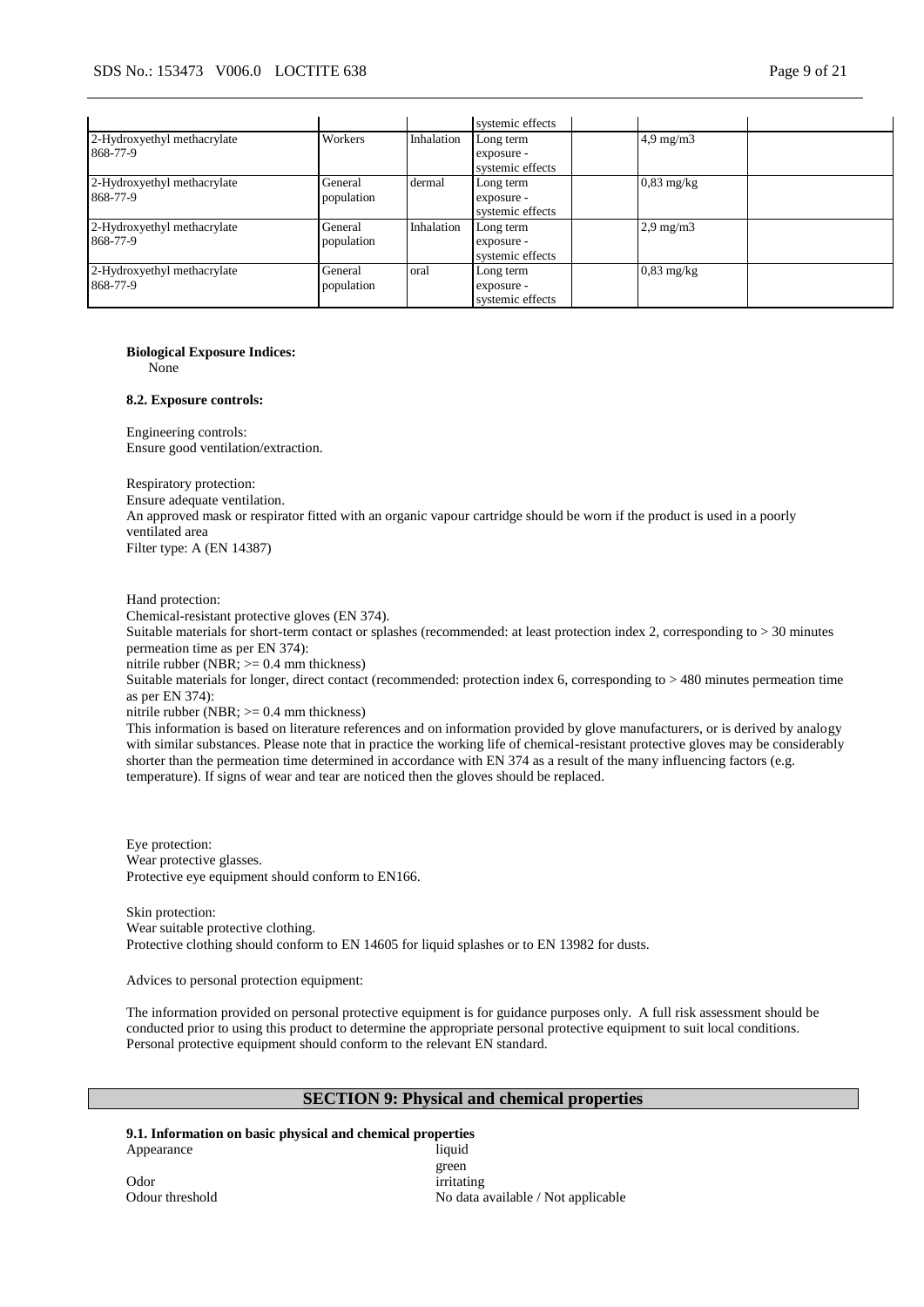Initial boiling point  $> 100,0 °C (> 212 °F)$ <br>Flash point  $> 93,3 °C (> 199.94 °1)$ Flammability No data available / Not applicable Explosive limits No data available / Not applicable Vapour pressure (20 °C (68 °F)) Vapour pressure  $(50 \degree C (122 \degree F))$ <br>Relative vapour density: Density ()<br>Bulk density Bulk density<br>Solubility Modata available / Not applicable<br>Solubility Not applicable Modata available / Not applicable Solubility (qualitative) (Solvent: Acetone) Partition coefficient: n-octanol/water No data available / Not applicable Auto-ignition temperature Note 2013 Auto-ignition temperature No data available / Not applicable<br>Decomposition temperature No data available / Not applicable Viscosity<br>
Viscosity (kinematic)<br>
Viscosity (kinematic)<br>
Viscosity (kinematic)<br>
Viscosity (kinematic)<br>
Viscosity (kinematic)<br>
Viscosity (kinematic)<br>
Viscosity (kinematic)<br>
Viscosity (kinematic) Viscosity (kinematic)<br>
Explosive properties<br>
No data available / Not applicable<br>
No data available / Not applicable Oxidising properties No data available / Not applicable

#### **9.2. Other information**

No data available / Not applicable

pH<br>Mo data available / Not applicable<br>Mo data available / Not applicable<br>Mo data available / Not applicable Melting point Modata available / Not applicable<br>Solidification temperature Modata available / Not applicable No data available / Not applicable Flash point  $> 93.3 °C > 199.94 °F$ ; Tagliabue closed cup<br>Evaporation rate No data available / Not applicable No data available / Not applicable < 4,0000000 mbar

 $<$  300 mbar

No data available / Not applicable 1,0500 g/cm3

No data available / Not applicable Miscible

No data available / Not applicable No data available / Not applicable

# **SECTION 10: Stability and reactivity**

#### **10.1. Reactivity**

Reaction with strong acids. Reacts with strong oxidants.

#### **10.2. Chemical stability**

Stable under recommended storage conditions.

### **10.3. Possibility of hazardous reactions**

See section reactivity

#### **10.4. Conditions to avoid**

No decomposition if used according to specifications.

# **10.5. Incompatible materials**

See section reactivity.

#### **10.6. Hazardous decomposition products**

None if used for intended purpose. In case of fire toxic gases can be released.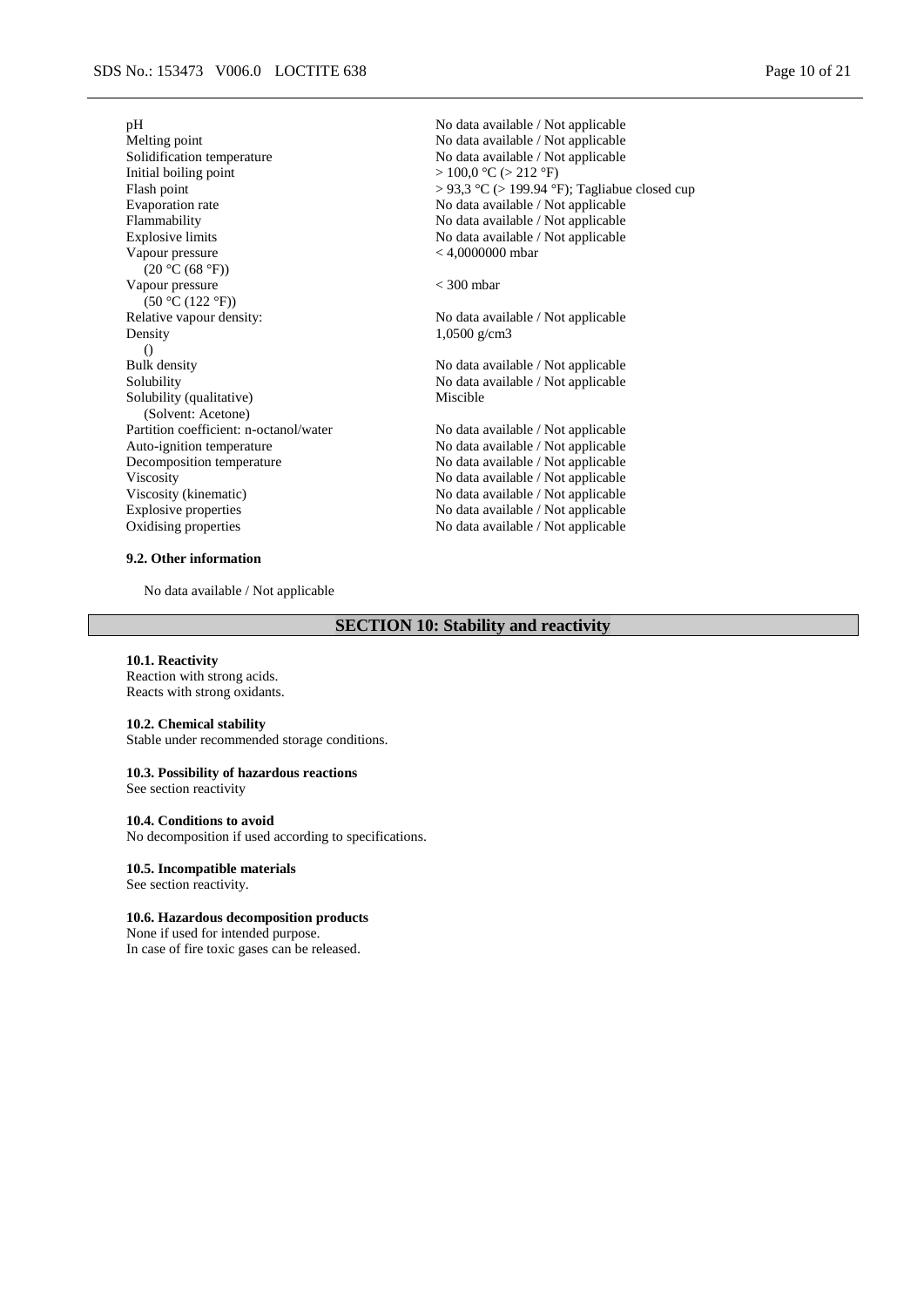# **SECTION 11: Toxicological information**

# **11.1. Information on toxicological effects**

# **Acute oral toxicity:**

The mixture is classified based on calculation method referring to the classified substances present in the mixture.

| <b>Hazardous substances</b> | Value | <b>Value</b>          | <b>Species</b> | <b>Method</b>                                   |
|-----------------------------|-------|-----------------------|----------------|-------------------------------------------------|
| CAS-No.                     | type  |                       |                |                                                 |
| Hydroxypropyl               | LD50  | $>$ 2.000 mg/kg       | rat            | OECD Guideline 401 (Acute Oral Toxicity)        |
| methacrylate                |       |                       |                |                                                 |
| 27813-02-1                  |       |                       |                |                                                 |
| Acrylic acid                | LD50  | $1.500$ mg/kg         | rat            | <b>BASF</b> Test                                |
| $79-10-7$                   |       |                       |                |                                                 |
| 2,2'-Ethylenedioxydiethyl   | LD50  | $10.837$ mg/kg        | rat            | not specified                                   |
| dimethacrylate              |       |                       |                |                                                 |
| $109-16-0$                  |       |                       |                |                                                 |
| Cumene hydroperoxide        | LD50  | $550 \text{ mg/kg}$   | rat            | not specified                                   |
| $80 - 15 - 9$               |       |                       |                |                                                 |
| Methacrylic acid            | LD50  | $1.320 \text{ mg/kg}$ | rat            | <b>OECD</b> Guideline 401 (Acute Oral Toxicity) |
| 79-41-4                     |       |                       |                |                                                 |
| Acetic acid, 2-             | LD50  | $270 \text{ mg/kg}$   | rat            | not specified                                   |
| phenylhydrazide             |       |                       |                |                                                 |
| 114-83-0                    |       |                       |                |                                                 |
| 2-Hydroxyethyl              | LD50  | $> 5.000$ mg/kg       | rat            | not specified                                   |
| methacrylate                |       |                       |                |                                                 |
| 868-77-9                    |       |                       |                |                                                 |

# **Acute dermal toxicity:**

The mixture is classified based on calculation method referring to the classified substances present in the mixture.

| Hazardous substances      |          |                 |                |                                                   |
|---------------------------|----------|-----------------|----------------|---------------------------------------------------|
| CAS-No.                   | Value    | <b>Value</b>    | <b>Species</b> | <b>Method</b>                                     |
|                           | type     |                 |                |                                                   |
| Hydroxypropyl             | LD50     | $> 5.000$ mg/kg | rabbit         | not specified                                     |
| methacrylate              |          |                 |                |                                                   |
| 27813-02-1                |          |                 |                |                                                   |
| Acrylic acid              | Acute    | $1.100$ mg/kg   |                | Expert judgement                                  |
| 79-10-7                   | toxicity |                 |                |                                                   |
|                           | estimate |                 |                |                                                   |
|                           | (ATE)    |                 |                |                                                   |
| Acrylic acid              | LD50     | $> 2.000$ mg/kg | rabbit         | <b>OECD</b> Guideline 402 (Acute Dermal Toxicity) |
| $79-10-7$                 |          |                 |                |                                                   |
| 2,2'-Ethylenedioxydiethyl | LD50     | $> 2.000$ mg/kg | mouse          | not specified                                     |
| dimethacrylate            |          |                 |                |                                                   |
| $109-16-0$                |          |                 |                |                                                   |
| Cumene hydroperoxide      | LD50     | $1.200 - 1.520$ |                | not specified                                     |
| $80 - 15 - 9$             |          | mg/kg           |                |                                                   |
| Methacrylic acid          | LD50     | $500 - 1.000$   | rabbit         | Dermal Toxicity Screening                         |
| 79-41-4                   |          | mg/kg           |                |                                                   |
| 2-Hydroxyethyl            | LD50     | $> 5.000$ mg/kg | rabbit         | not specified                                     |
| methacrylate              |          |                 |                |                                                   |
| 868-77-9                  |          |                 |                |                                                   |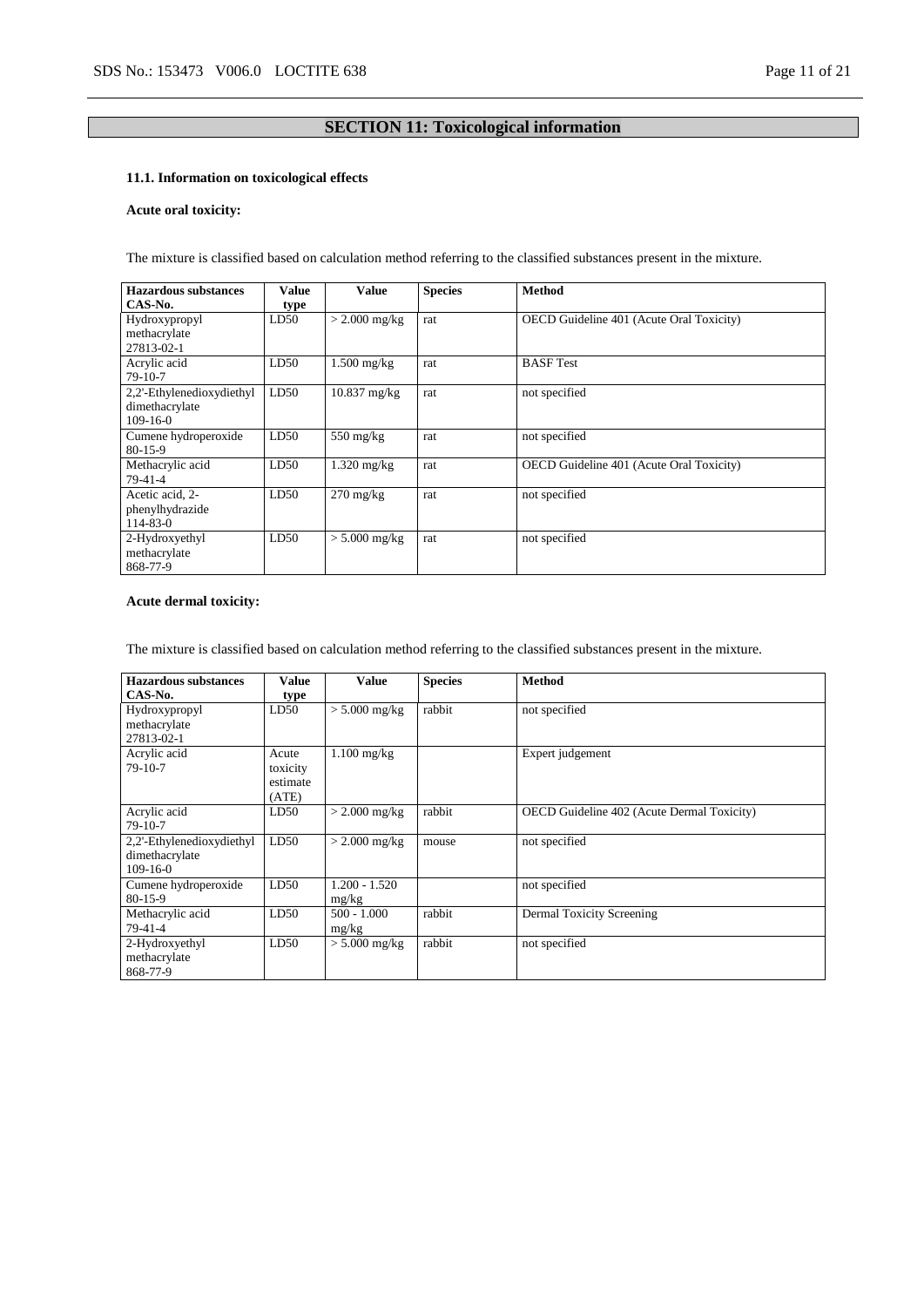# **Acute inhalative toxicity:**

The mixture is classified based on calculation method referring to the classified substances present in the mixture.

| <b>Hazardous substances</b> | Value    | Value                   | <b>Test atmosphere</b> | <b>Exposure</b> | <b>Species</b> | <b>Method</b>                |
|-----------------------------|----------|-------------------------|------------------------|-----------------|----------------|------------------------------|
| CAS-No.                     | type     |                         |                        | time            |                |                              |
| Acrylic acid                | LC50     | $> 5.1$ mg/l            | vapour                 | 4 h             | rat            | OECD Guideline 403 (Acute    |
| $79-10-7$                   |          |                         |                        |                 |                | <b>Inhalation Toxicity</b> ) |
| Acrylic acid                | Acute    | $1 \text{ mg}/\text{l}$ | vapour                 |                 |                | Expert judgement             |
| $79-10-7$                   | toxicity |                         |                        |                 |                |                              |
|                             | estimate |                         |                        |                 |                |                              |
|                             | (ATE)    |                         |                        |                 |                |                              |
| Methacrylic acid            | LC50     | $> 3.6$ mg/l            | dust/mist              | 4 h             | rat            | OECD Guideline 403 (Acute    |
| $79-41-4$                   |          |                         |                        |                 |                | <b>Inhalation Toxicity</b> ) |

#### **Skin corrosion/irritation:**

Non corrosive to skin in accordance with the in vitro test method, B40 skin corrosion - Human skin model assay, equivalent to test method OECD 431 or based on analogy to similar products tested.

| <b>Hazardous</b> substances | <b>Result</b>  | <b>Exposure</b> | <b>Species</b> | <b>Method</b>                                            |
|-----------------------------|----------------|-----------------|----------------|----------------------------------------------------------|
| CAS-No.                     |                | time            |                |                                                          |
| Hydroxypropyl               | not irritating | 24h             | rabbit         | <b>Draize Test</b>                                       |
| methacrylate                |                |                 |                |                                                          |
| 27813-02-1                  |                |                 |                |                                                          |
| Acrylic acid                | highly         | $3 \text{ min}$ | rabbit         | OECD Guideline 404 (Acute Dermal Irritation / Corrosion) |
| $79-10-7$                   | corrosive      |                 |                |                                                          |
| 2,2'-Ethylenedioxydiethyl   | not irritating | 24h             | rabbit         | Draize Test                                              |
| dimethacrylate              |                |                 |                |                                                          |
| $109-16-0$                  |                |                 |                |                                                          |
| Cumene hydroperoxide        | corrosive      |                 | rabbit         | Draize Test                                              |
| $80-15-9$                   |                |                 |                |                                                          |
| Methacrylic acid            | corrosive      | $3 \text{ min}$ | rabbit         | OECD Guideline 404 (Acute Dermal Irritation / Corrosion) |
| $79-41-4$                   |                |                 |                |                                                          |

#### **Serious eye damage/irritation:**

The mixture is classified based on calculation method referring to the classified substances present in the mixture.

| <b>Hazardous substances</b><br>CAS-No.                    | <b>Result</b>  | <b>Exposure</b><br>time | <b>Species</b> | <b>Method</b>                                         |
|-----------------------------------------------------------|----------------|-------------------------|----------------|-------------------------------------------------------|
| Acrylic acid<br>$79-10-7$                                 | corrosive      | 21d                     | rabbit         | <b>BASF</b> Test                                      |
| 2,2'-Ethylenedioxydiethyl<br>dimethacrylate<br>$109-16-0$ | not irritating |                         | rabbit         | OECD Guideline 405 (Acute Eye Irritation / Corrosion) |
| Methacrylic acid<br>79-41-4                               | corrosive      |                         | rabbit         | <b>Draize Test</b>                                    |
| 2-Hydroxyethyl<br>methacrylate<br>868-77-9                | irritating     |                         | rabbit         | Draize Test                                           |

# **Respiratory or skin sensitization:**

The mixture is classified based on threshold limits referring to the classified substances present in the mixture.

| <b>Hazardous substances</b><br>CAS-No.                    | <b>Result</b>   | <b>Test type</b>                      | <b>Species</b> | <b>Method</b>                                                      |
|-----------------------------------------------------------|-----------------|---------------------------------------|----------------|--------------------------------------------------------------------|
| Acrylic acid<br>$79-10-7$                                 | not sensitising | Skin painting test                    | guinea pig     | not specified                                                      |
| 2,2'-Ethylenedioxydiethyl<br>dimethacrylate<br>$109-16-0$ | sensitising     | Mouse local lymphnode<br>assay (LLNA) | mouse          | OECD Guideline 429 (Skin Sensitisation:<br>Local Lymph Node Assay) |
| Methacrylic acid<br>79-41-4                               | not sensitising | <b>Buehler</b> test                   | guinea pig     | OECD Guideline 406 (Skin Sensitisation)                            |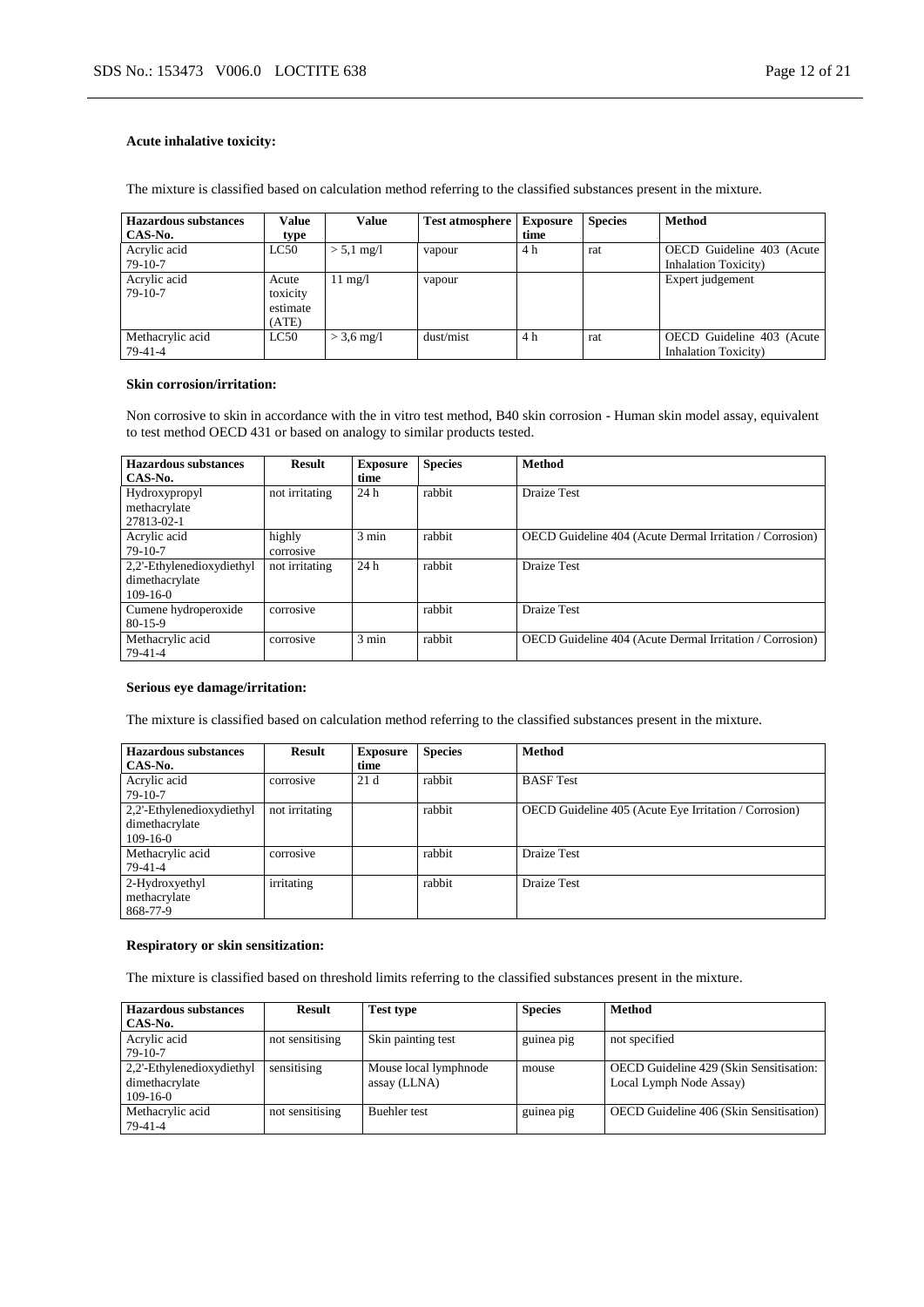# **Germ cell mutagenicity:**

The mixture is classified based on threshold limits referring to the classified substances present in the mixture.

| <b>Hazardous</b> substances    | <b>Result</b> | Type of study /                    | <b>Metabolic</b>     | <b>Species</b> | <b>Method</b>                                                   |
|--------------------------------|---------------|------------------------------------|----------------------|----------------|-----------------------------------------------------------------|
| CAS-No.                        |               | Route of                           | activation /         |                |                                                                 |
|                                |               | administration                     | <b>Exposure time</b> |                |                                                                 |
| Hydroxypropyl                  | negative      | bacterial reverse                  | with and without     |                | <b>OECD</b> Guideline 471                                       |
| methacrylate                   |               | mutation assay (e.g                |                      |                | (Bacterial Reverse Mutation                                     |
| 27813-02-1                     |               | Ames test)                         |                      |                | Assay)                                                          |
| Hydroxypropyl                  | negative      | mammalian cell                     | with and without     |                | OECD Guideline 476 (In vitro                                    |
| methacrylate                   |               | gene mutation assay                |                      |                | Mammalian Cell Gene                                             |
| 27813-02-1                     |               |                                    |                      |                | Mutation Test)                                                  |
| Acrylic acid                   | negative      | mammalian cell                     | with and without     |                | OECD Guideline 476 (In vitro                                    |
| 79-10-7                        |               | gene mutation assay                |                      |                | Mammalian Cell Gene                                             |
|                                |               |                                    |                      |                | <b>Mutation Test)</b>                                           |
| Acrylic acid                   | negative      | DNA damage and                     | without              |                | OECD Guideline 482 (Genetic                                     |
| 79-10-7                        |               | repair assay,                      |                      |                | Toxicology: DNA Damage                                          |
|                                |               | unscheduled DNA                    |                      |                | and Repair, Unscheduled                                         |
|                                |               | synthesis in                       |                      |                | DNA Synthesis in Mammalian                                      |
|                                |               | mammalian cells in                 |                      |                | Cells In Vitro)                                                 |
|                                |               | vitro                              |                      |                |                                                                 |
| 2,2'-Ethylenedioxydiethyl      | negative      | mammalian cell                     | with and without     |                | OECD Guideline 476 (In vitro                                    |
| dimethacrylate                 |               | gene mutation assay                |                      |                | Mammalian Cell Gene                                             |
| 109-16-0                       |               |                                    |                      |                | <b>Mutation Test)</b>                                           |
| 2,2'-Ethylenedioxydiethyl      | negative      | bacterial reverse                  | with and without     |                | OECD Guideline 471                                              |
| dimethacrylate                 |               | mutation assay (e.g                |                      |                | (Bacterial Reverse Mutation                                     |
| $109 - 16 - 0$                 |               | Ames test)                         |                      |                | Assay)                                                          |
| 2,2'-Ethylenedioxydiethyl      | negative      | in vitro mammalian                 | with and without     |                | OECD Guideline 487 (In vitro                                    |
| dimethacrylate                 |               | cell micronucleus                  |                      |                | Mammalian Cell                                                  |
| 109-16-0                       |               | test                               |                      |                | Micronucleus Test)                                              |
| Cumene hydroperoxide           | positive      | bacterial reverse                  | without              |                | <b>OECD</b> Guideline 471                                       |
| $80 - 15 - 9$                  |               | mutation assay (e.g.               |                      |                | (Bacterial Reverse Mutation                                     |
|                                |               | Ames test)                         |                      |                | Assay)                                                          |
| Methacrylic acid               | negative      | bacterial reverse                  | with and without     |                | <b>OECD</b> Guideline 471                                       |
| 79-41-4                        |               | mutation assay (e.g                |                      |                | (Bacterial Reverse Mutation                                     |
|                                |               | Ames test)                         |                      |                | Assay)                                                          |
| 2-Hydroxyethyl                 | negative      | bacterial reverse                  | with and without     |                | OECD Guideline 471                                              |
| methacrylate                   |               | mutation assay (e.g.               |                      |                | (Bacterial Reverse Mutation                                     |
| 868-77-9                       |               | Ames test)                         |                      |                | Assay)                                                          |
| 2-Hydroxyethyl                 | positive      | in vitro mammalian                 | with and without     |                | OECD Guideline 473 (In vitro                                    |
| methacrylate                   |               | chromosome                         |                      |                | Mammalian Chromosome                                            |
| 868-77-9                       |               | aberration test                    |                      |                | <b>Aberration Test)</b>                                         |
| 2-Hydroxyethyl                 | negative      | mammalian cell                     | with and without     |                | OECD Guideline 476 (In vitro                                    |
| methacrylate                   |               | gene mutation assay                |                      |                | Mammalian Cell Gene<br><b>Mutation Test)</b>                    |
| 868-77-9                       |               |                                    | with and without     |                |                                                                 |
| 2-Hydroxyethyl<br>methacrylate | negative      | bacterial reverse                  |                      |                | OECD Guideline 472 (Genetic                                     |
| 868-77-9                       |               | mutation assay (e.g.<br>Ames test) |                      |                | Toxicology: Escherichia coli,<br><b>Reverse Mutation Assay)</b> |
| Hydroxypropyl                  | negative      | oral: gavage                       |                      | rat            | OECD Guideline 474                                              |
| methacrylate                   |               |                                    |                      |                | (Mammalian Erythrocyte                                          |
| 27813-02-1                     |               |                                    |                      |                | Micronucleus Test)                                              |
| Acrylic acid                   | negative      | oral: gavage                       |                      | rat            | OECD Guideline 475                                              |
| $79-10-7$                      |               |                                    |                      |                | (Mammalian Bone Marrow                                          |
|                                |               |                                    |                      |                | Chromosome Aberration Test)                                     |
| Cumene hydroperoxide           | negative      | dermal                             |                      | mouse          | not specified                                                   |
| $80-15-9$                      |               |                                    |                      |                |                                                                 |
| Methacrylic acid               | negative      | inhalation                         |                      | mouse          | OECD Guideline 478 (Genetic                                     |
| 79-41-4                        |               |                                    |                      |                | Toxicology: Rodent Dominant                                     |
|                                |               |                                    |                      |                | Lethal Test)                                                    |
| 2-Hydroxyethyl                 | negative      | oral: gavage                       |                      | rat            | OECD Guideline 474                                              |
| methacrylate                   |               |                                    |                      |                | (Mammalian Erythrocyte                                          |
| 868-77-9                       |               |                                    |                      |                | Micronucleus Test)                                              |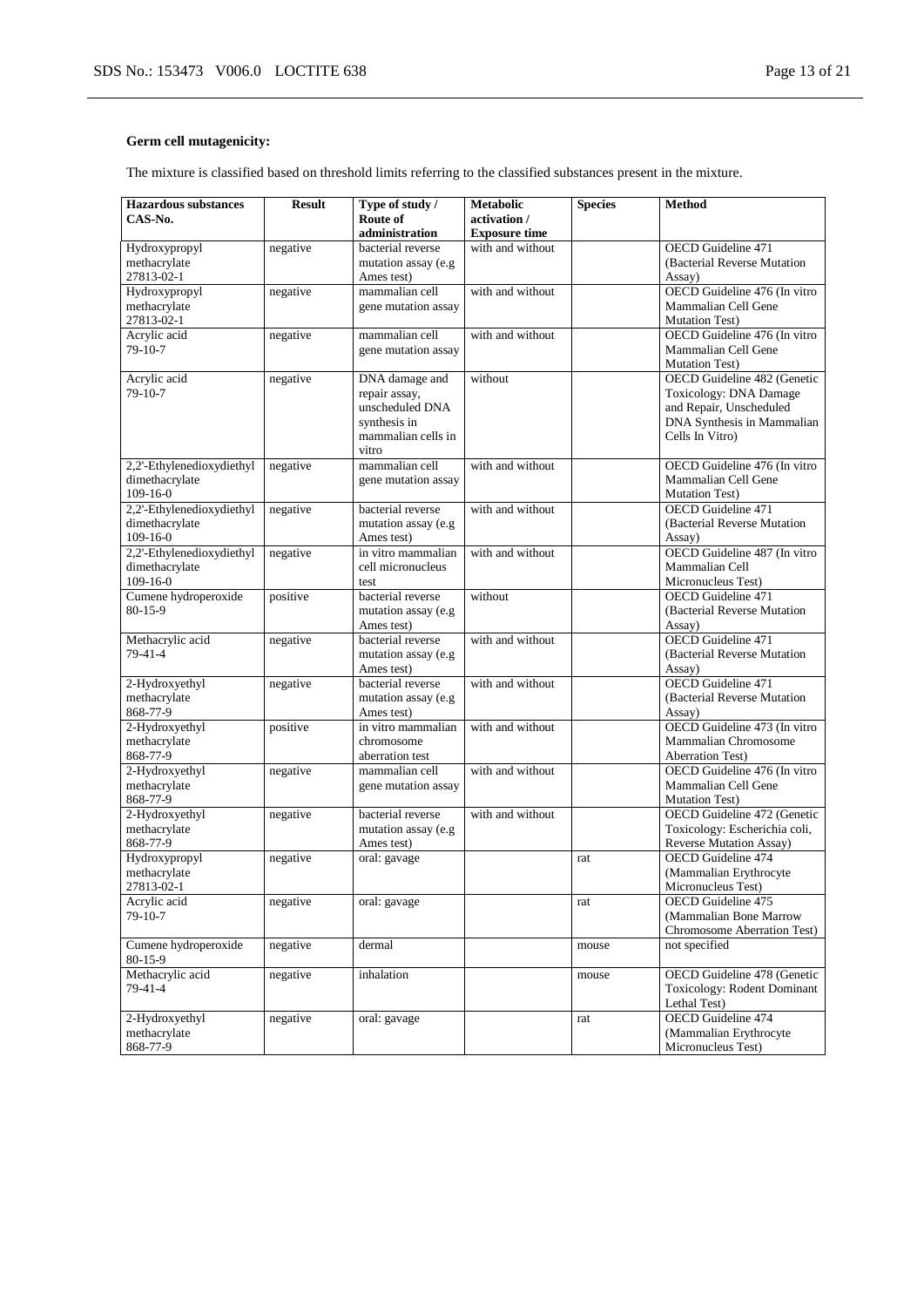# **Carcinogenicity**

The mixture is classified based on threshold limits referring to the classified substances present in the mixture.

| <b>Hazardous components</b><br>CAS-No.      | <b>Result</b>    | Route of<br>application | <b>Exposure</b><br>time /<br><b>Frequency</b><br>of treatment | <b>Species</b> | <b>Sex</b>  | <b>Method</b>                                       |
|---------------------------------------------|------------------|-------------------------|---------------------------------------------------------------|----------------|-------------|-----------------------------------------------------|
| Hydroxypropyl<br>methacrylate<br>27813-02-1 | not carcinogenic | inhalation              | 2 years $(102)$<br>weeks)<br>6 hours/day,<br>5 days/week      | rat            | male        | OECD Guideline 451<br>(Carcinogenicity)<br>Studies) |
| Acrylic acid<br>$79-10-7$                   |                  | oral: drinking<br>water | $26$ (males) -<br>28 (females)<br>month<br>continuously       | rat            | male/female | OECD Guideline 451<br>(Carcinogenicity)<br>Studies) |
| Methacrylic acid<br>$79-41-4$               | not carcinogenic | inhalation              | 2 <sub>v</sub>                                                | mouse          | male/female | OECD Guideline 451<br>(Carcinogenicity)<br>Studies) |
| 2-Hydroxyethyl<br>methacrylate<br>868-77-9  |                  | inhalation              | 102 weeks<br>6 hours/day,<br>5 days/week                      | rat            | female      | OECD Guideline 451<br>(Carcinogenicity)<br>Studies) |

# **Reproductive toxicity:**

The mixture is classified based on threshold limits referring to the classified substances present in the mixture.

| <b>Hazardous substances</b> | <b>Result / Value</b>      | <b>Test type</b> | Route of     | <b>Species</b> | <b>Method</b>                 |
|-----------------------------|----------------------------|------------------|--------------|----------------|-------------------------------|
| CAS-No.                     |                            |                  | application  |                |                               |
| Hydroxypropyl               | NOAEL P 400 mg/kg          | $two-$           | oral: gavage | rat            | OECD Guideline 416 (Two-      |
| methacrylate                |                            | generation       |              |                | Generation Reproduction       |
| 27813-02-1                  |                            | study            |              |                | <b>Toxicity Study)</b>        |
| Acrylic acid                | NOAEL P 240 mg/kg          |                  | oral:        | rat            | OECD Guideline 416 (Two-      |
| 79-10-7                     | NOAEL F2 53 mg/l           |                  | drinking     |                | Generation Reproduction       |
|                             |                            |                  | water        |                | <b>Toxicity Study</b> )       |
| 2,2'-Ethylenedioxydiethyl   | NOAEL $P$ 1.000 mg/kg      |                  | oral: gavage | rat            | OECD Guideline 422            |
| dimethacrylate              |                            |                  |              |                | (Combined Repeated Dose)      |
| $109-16-0$                  | NOAEL F1 1.000 mg/kg       |                  |              |                | Toxicity Study with the       |
|                             |                            |                  |              |                | Reproduction /                |
|                             |                            |                  |              |                | Developmental Toxicity        |
|                             |                            |                  |              |                | Screening Test)               |
| Methacrylic acid            | NOAEL P 50 mg/kg           | Two              | oral: gavage | rat            | OECD Guideline 416 (Two-      |
| 79-41-4                     |                            | generation       |              |                | Generation Reproduction       |
|                             | NOAEL F1 400 mg/kg         | study            |              |                | <b>Toxicity Study</b> )       |
|                             |                            |                  |              |                |                               |
|                             | NOAEL F2 400 mg/kg         |                  |              |                |                               |
|                             |                            |                  |              |                |                               |
| 2-Hydroxyethyl              | NOAEL $P \ge 1.000$ mg/kg  | screening        | oral: gavage | rat            | <b>OECD Combined Repeated</b> |
| methacrylate                |                            |                  |              |                | Dose and Reproductive /       |
| 868-77-9                    | NOAEL $F1 \ge 1.000$ mg/kg |                  |              |                | Developmental Toxicity        |
|                             |                            |                  |              |                | Screening Test (Precursor     |
|                             |                            |                  |              |                | Protocol of GL 422)           |

# **STOT-single exposure:**

No data available.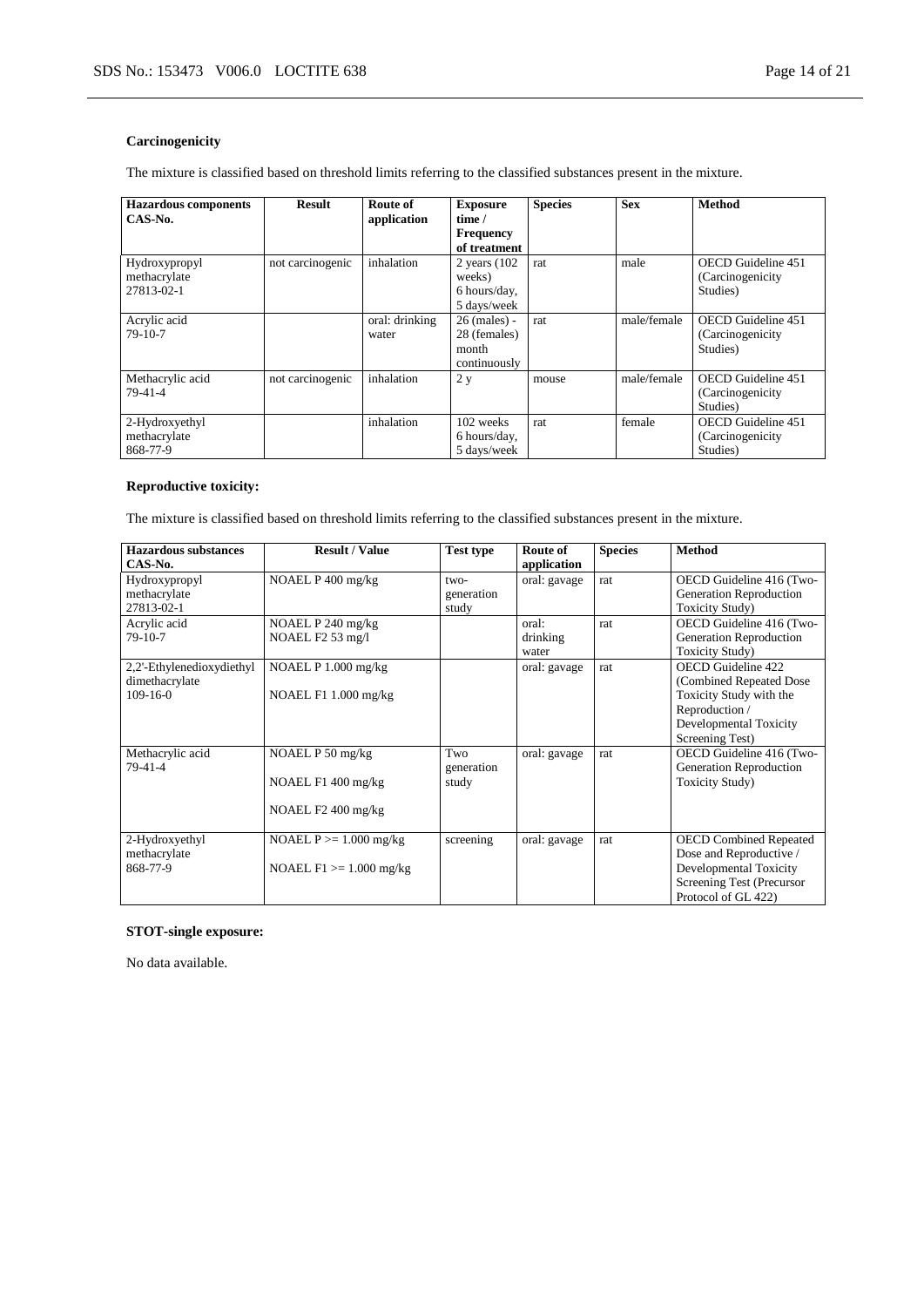# **STOT-repeated exposure::**

The mixture is classified based on threshold limits referring to the classified substances present in the mixture.

| <b>Hazardous substances</b><br>CAS-No.                    | <b>Result / Value</b> | Route of<br>application | <b>Exposure time /</b><br><b>Frequency of</b><br>treatment | <b>Species</b> | <b>Method</b>                                                                                                                            |
|-----------------------------------------------------------|-----------------------|-------------------------|------------------------------------------------------------|----------------|------------------------------------------------------------------------------------------------------------------------------------------|
| Hydroxypropyl<br>methacrylate<br>27813-02-1               | NOAEL 300 mg/kg       | oral: gavage            |                                                            | rat            | OECD Guideline 422<br>(Combined Repeated)<br>Dose Toxicity Study with<br>the Reproduction /<br>Developmental Toxicity<br>Screening Test) |
| 2,2'-Ethylenedioxydiethyl<br>dimethacrylate<br>$109-16-0$ | NOAEL 1.000 mg/kg     | oral: gavage            | daily                                                      | rat            | OECD Guideline 422<br>(Combined Repeated)<br>Dose Toxicity Study with<br>the Reproduction /<br>Developmental Toxicity<br>Screening Test) |
| Cumene hydroperoxide<br>$80 - 15 - 9$                     |                       | inhalation:<br>aerosol  | 6 h/d<br>5 d/w                                             | rat            | not specified                                                                                                                            |
| 2-Hydroxyethyl<br>methacrylate<br>868-77-9                | NOAEL 100 mg/kg       | oral: gavage            | once daily                                                 | rat            | OECD Guideline 422<br>(Combined Repeated)<br>Dose Toxicity Study with<br>the Reproduction /<br>Developmental Toxicity<br>Screening Test) |

# **Aspiration hazard:**

No data available.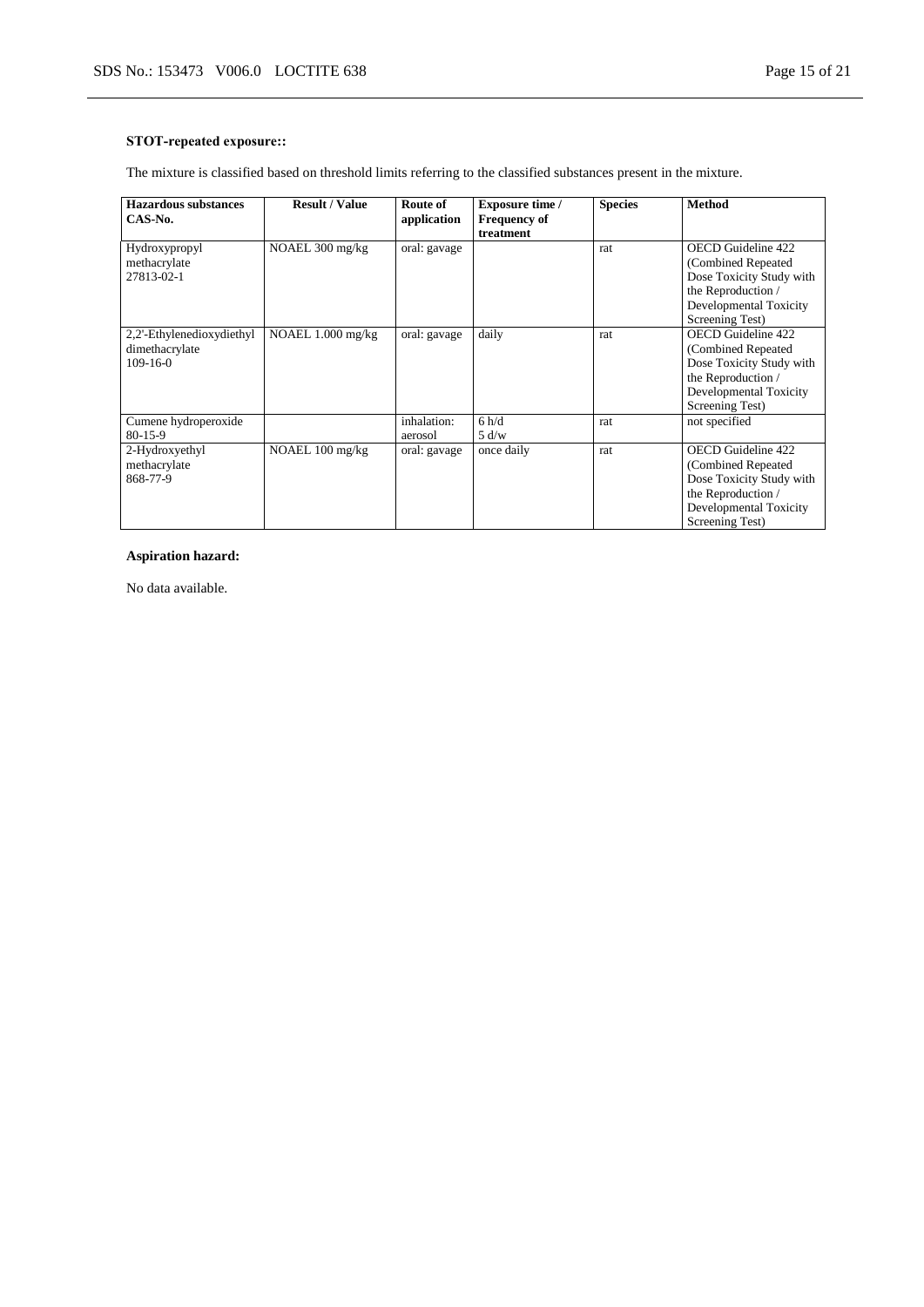# **SECTION 12: Ecological information**

# **General ecological information:**

Do not empty into drains / surface water / ground water.

#### **12.1. Toxicity**

# **Toxicity (Fish):**

The mixture is classified based on calculation method referring to the classified substances present in the mixture.

| <b>Hazardous substances</b> | Value | Value               | <b>Exposure time Species</b> |                            | <b>Method</b>               |
|-----------------------------|-------|---------------------|------------------------------|----------------------------|-----------------------------|
| CAS-No.                     | type  |                     |                              |                            |                             |
| Hydroxypropyl methacrylate  | LC50  | 493 mg/l            | 48 h                         | Leuciscus idus melanotus   | DIN 38412-15                |
| 27813-02-1                  |       |                     |                              |                            |                             |
| Acrylic acid                | LC50  | $27 \text{ mg}/1$   | 96 h                         | Salmo gairdneri (new name: | EPA OTS 797.1400 (Fish      |
| $79-10-7$                   |       |                     |                              | Oncorhynchus mykiss)       | <b>Acute Toxicity Test)</b> |
| 2,2'-Ethylenedioxydiethyl   | LC50  | $16.4 \text{ mg}/1$ | 96 h                         | Danio rerio                | OECD Guideline 203 (Fish,   |
| dimethacrylate              |       |                     |                              |                            | <b>Acute Toxicity Test)</b> |
| $109-16-0$                  |       |                     |                              |                            |                             |
| Cumene hydroperoxide        | LC50  | $3.9 \text{ mg}/l$  | 96 h                         | Oncorhynchus mykiss        | OECD Guideline 203 (Fish,   |
| $80-15-9$                   |       |                     |                              |                            | <b>Acute Toxicity Test)</b> |
| Methacrylic acid            | LC50  | $85 \text{ mg}/1$   | 96 h                         | Salmo gairdneri (new name: | EPA OTS 797.1400 (Fish      |
| $79-41-4$                   |       |                     |                              | Oncorhynchus mykiss)       | <b>Acute Toxicity Test)</b> |
| 2-Hydroxyethyl methacrylate | LC50  | $100$ mg/l          | 96 h                         | Oryzias latipes            | OECD Guideline 203 (Fish,   |
| 868-77-9                    |       |                     |                              |                            | <b>Acute Toxicity Test)</b> |

# **Toxicity (Daphnia):**

The mixture is classified based on calculation method referring to the classified substances present in the mixture.

| Hazardous substances        | Value       | Value              | <b>Exposure time Species</b> |               | <b>Method</b>                    |
|-----------------------------|-------------|--------------------|------------------------------|---------------|----------------------------------|
| CAS-No.                     | type        |                    |                              |               |                                  |
| Hydroxypropyl methacrylate  | EC50        | $> 143$ mg/l       | 48 h                         | Daphnia magna | <b>OECD</b> Guideline 202        |
| 27813-02-1                  |             |                    |                              |               | (Daphnia sp. Acute)              |
|                             |             |                    |                              |               | Immobilisation Test)             |
| Acrylic acid                | <b>EC50</b> | $95 \text{ mg}/1$  | 48 h                         | Daphnia magna | EPA OTS 797.1300                 |
| $79-10-7$                   |             |                    |                              |               | (Aquatic Invertebrate Acute)     |
|                             |             |                    |                              |               | <b>Toxicity Test, Freshwater</b> |
|                             |             |                    |                              |               | Daphnids)                        |
| Cumene hydroperoxide        | EC50        | $18 \text{ mg}/l$  | 48 h                         | Daphnia magna | <b>OECD</b> Guideline 202        |
| $80 - 15 - 9$               |             |                    |                              |               | (Daphnia sp. Acute)              |
|                             |             |                    |                              |               | Immobilisation Test)             |
| Methacrylic acid            | <b>EC50</b> | $130 \text{ mg}/1$ | 48 h                         | Daphnia magna | EPA OTS 797.1300                 |
| $79 - 41 - 4$               |             |                    |                              |               | (Aquatic Invertebrate Acute)     |
|                             |             |                    |                              |               | <b>Toxicity Test, Freshwater</b> |
|                             |             |                    |                              |               | Daphnids)                        |
| 2-Hydroxyethyl methacrylate | <b>EC50</b> | 380 mg/l           | 48 h                         | Daphnia magna | <b>OECD</b> Guideline 202        |
| 868-77-9                    |             |                    |                              |               | (Daphnia sp. Acute)              |
|                             |             |                    |                              |               | Immobilisation Test)             |

# **Chronic toxicity to aquatic invertebrates**

The mixture is classified based on calculation method referring to the classified substances present in the mixture.

| Hazardous substances        | Value       | Value               | <b>Exposure time Species</b> |               | <b>Method</b>              |
|-----------------------------|-------------|---------------------|------------------------------|---------------|----------------------------|
| CAS-No.                     | type        |                     |                              |               |                            |
| Hydroxypropyl methacrylate  | <b>NOEC</b> | $45.2 \text{ mg}/1$ | 21d                          | Daphnia magna | OECD 211 (Daphnia)         |
| 27813-02-1                  |             |                     |                              |               | magna, Reproduction Test)  |
| Acrylic acid                | <b>NOEC</b> | $19 \text{ mg}/l$   | 21d                          | Daphnia magna | EPA OTS 797.1330           |
| $79-10-7$                   |             |                     |                              |               | (Daphnid Chronic Toxicity) |
|                             |             |                     |                              |               | Test)                      |
| 2,2'-Ethylenedioxydiethyl   | <b>NOEC</b> | 32 mg/l             | 21d                          | Daphnia magna | OECD 211 (Daphnia          |
| dimethacrylate              |             |                     |                              |               | magna, Reproduction Test)  |
| $109-16-0$                  |             |                     |                              |               |                            |
| 2-Hydroxyethyl methacrylate | <b>NOEC</b> | 24,1 mg/l           | 21d                          | Daphnia magna | OECD 211 (Daphnia          |
| 868-77-9                    |             |                     |                              |               | magna, Reproduction Test)  |

**Toxicity (Algae):**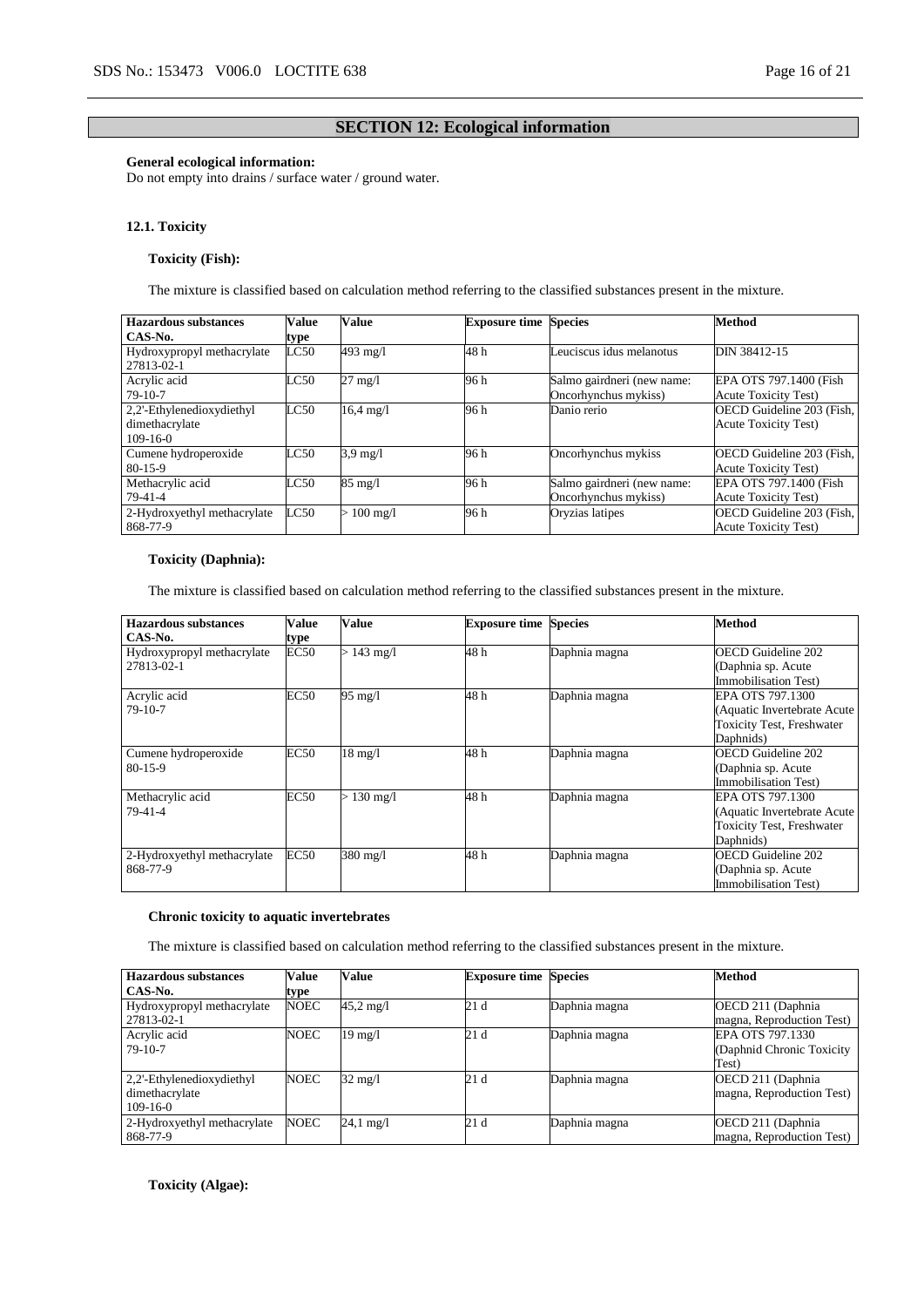| <b>Hazardous substances</b>  | <b>Value</b> | <b>Value</b>          | <b>Exposure time Species</b> |                                                           | <b>Method</b>             |
|------------------------------|--------------|-----------------------|------------------------------|-----------------------------------------------------------|---------------------------|
| CAS-No.                      | type         |                       |                              |                                                           |                           |
| Hydroxypropyl methacrylate   | <b>EC50</b>  | $> 97,2 \text{ mg}/1$ | 72 h                         | Pseudokirchneriella subcapitata                           | OECD Guideline 201 (Alga, |
| 27813-02-1                   |              |                       |                              |                                                           | Growth Inhibition Test)   |
| Hydroxypropyl methacrylate   | <b>NOEC</b>  | $> 97.2$ mg/l         | 72 h                         | Pseudokirchneriella subcapitata OECD Guideline 201 (Alga, |                           |
| 27813-02-1                   |              |                       |                              |                                                           | Growth Inhibition Test)   |
| Acrylic acid                 | EC10         | $0.03 \text{ mg}/1$   | 72 h                         | Scenedesmus subspicatus (new                              | EU Method C.3 (Algal      |
| $79-10-7$                    |              |                       |                              | name: Desmodesmus                                         | Inhibition test)          |
|                              |              |                       |                              | subspicatus)                                              |                           |
| Acrylic acid                 | <b>EC50</b>  | $0,13 \text{ mg}/1$   | 72 <sub>h</sub>              | Scenedesmus subspicatus (new                              | EU Method C.3 (Algal      |
| 79-10-7                      |              |                       |                              | name: Desmodesmus                                         | Inhibition test)          |
|                              |              |                       |                              | subspicatus)                                              |                           |
| 2,2'-Ethylenedioxydiethyl    | <b>EC50</b>  | $> 100 \text{ mg/l}$  | 72 <sub>h</sub>              | Pseudokirchneriella subcapitata OECD Guideline 201 (Alga, |                           |
| dimethacrylate               |              |                       |                              |                                                           | Growth Inhibition Test)   |
| $109-16-0$                   |              |                       |                              |                                                           |                           |
| 2,2'-Ethylenedioxydiethyl    | <b>NOEC</b>  | 18,6 mg/l             | 72 h                         | Pseudokirchneriella subcapitata                           | OECD Guideline 201 (Alga, |
| dimethacrylate<br>$109-16-0$ |              |                       |                              |                                                           | Growth Inhibition Test)   |
| Cumene hydroperoxide         | ErC50        | $3,1 \text{ mg}/1$    | 72 <sub>h</sub>              | Pseudokirchneriella subcapitata                           | OECD Guideline 201 (Alga, |
| $80 - 15 - 9$                |              |                       |                              |                                                           | Growth Inhibition Test)   |
| Methacrylic acid             | <b>NOEC</b>  | $8,2$ mg/l            | 72 <sub>h</sub>              | Selenastrum capricornutum                                 | OECD Guideline 201 (Alga, |
| $79 - 41 - 4$                |              |                       |                              | (new name: Pseudokirchneriella Growth Inhibition Test)    |                           |
|                              |              |                       |                              | subcapitata)                                              |                           |
| Methacrylic acid             | EC50         | $45 \text{ mg}/l$     | 72h                          | Selenastrum capricornutum                                 | OECD Guideline 201 (Alga, |
| 79-41-4                      |              |                       |                              | (new name: Pseudokirchneriella Growth Inhibition Test)    |                           |
|                              |              |                       |                              | subcapitata)                                              |                           |
| 2-Hydroxyethyl methacrylate  | EC50         | $836 \text{ mg}/l$    | 72 h                         | Selenastrum capricornutum                                 | OECD Guideline 201 (Alga, |
| 868-77-9                     |              |                       |                              | (new name: Pseudokirchneriella Growth Inhibition Test)    |                           |
|                              |              |                       |                              | subcapitata)                                              |                           |
| 2-Hydroxyethyl methacrylate  | <b>NOEC</b>  | $400$ mg/l            | 72h                          | Selenastrum capricornutum                                 | OECD Guideline 201 (Alga, |
| 868-77-9                     |              |                       |                              | (new name: Pseudokirchneriella Growth Inhibition Test)    |                           |
|                              |              |                       |                              | subcapitata)                                              |                           |

The mixture is classified based on calculation method referring to the classified substances present in the mixture.

# **Toxicity to microorganisms**

The mixture is classified based on calculation method referring to the classified substances present in the mixture.

| <b>Hazardous substances</b><br>CAS-No.   | Value<br>type   | Value              | <b>Exposure time Species</b> |                            | <b>Method</b>                                                                     |
|------------------------------------------|-----------------|--------------------|------------------------------|----------------------------|-----------------------------------------------------------------------------------|
| Hydroxypropyl methacrylate<br>27813-02-1 | EC10            | $1.140$ mg/l       | 16 h                         |                            | not specified                                                                     |
| Acrylic acid<br>$79-10-7$                | EC20            | 900 mg/l           | 30 min                       | activated sludge, domestic | ISO 8192 (Test for<br>Inhibition of Oxygen<br>Consumption by Activated<br>Sludge) |
| Cumene hydroperoxide<br>$80-15-9$        | EC10            | 70 mg/l            | 30 min                       |                            | not specified                                                                     |
| Methacrylic acid<br>79-41-4              | EC10            | $100 \text{ mg}/1$ | 17 <sub>h</sub>              |                            | not specified                                                                     |
| 2-Hydroxyethyl methacrylate<br>868-77-9  | EC <sub>0</sub> | $> 3.000$ mg/l     | 16 h                         | Pseudomonas fluorescens    | other guideline:                                                                  |

# **12.2. Persistence and degradability**

The product is not biodegradable.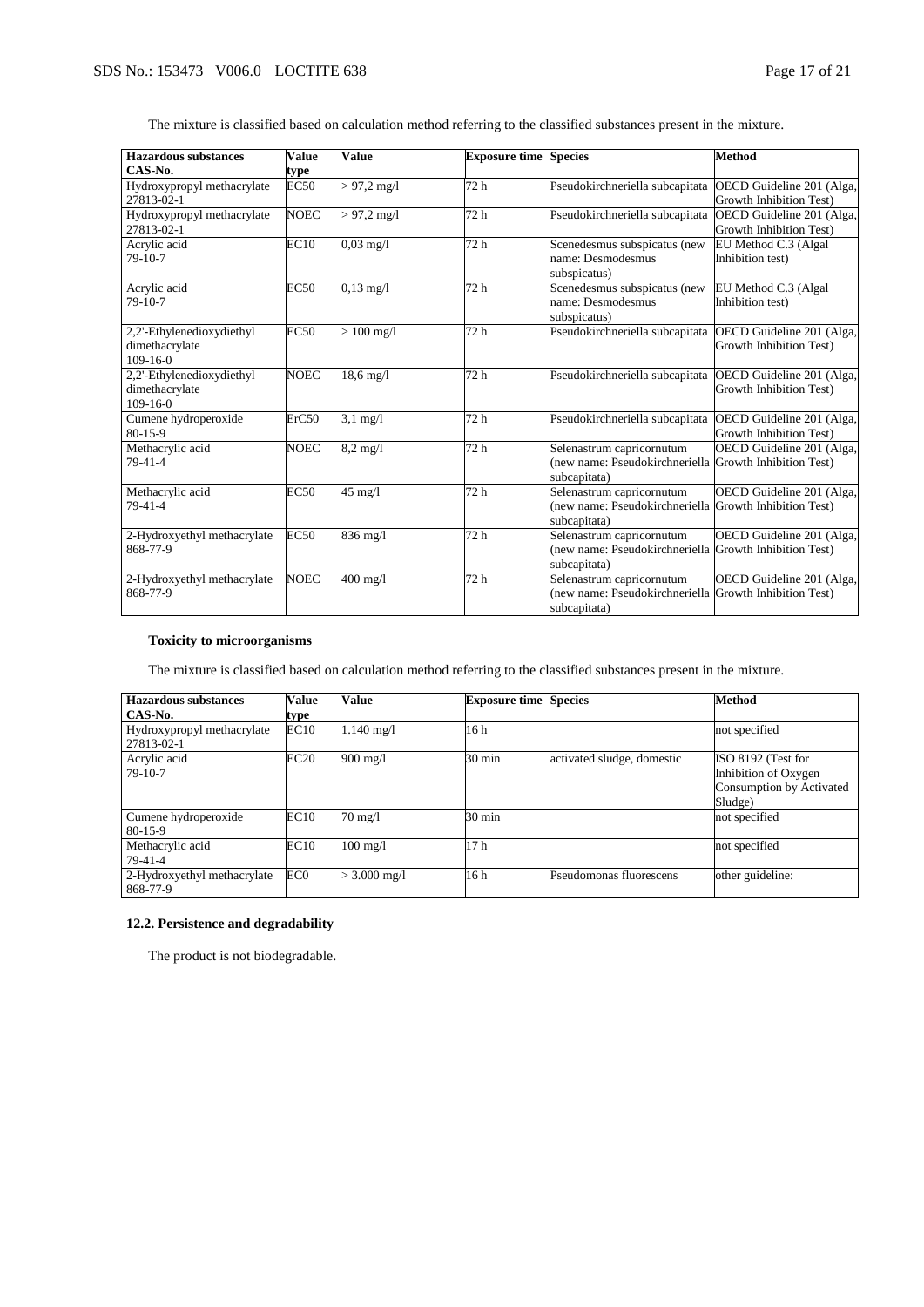| <b>Hazardous substances</b> | <b>Result</b>            | <b>Test type</b> | <b>Degradability</b> | <b>Exposure</b> | <b>Method</b>                   |
|-----------------------------|--------------------------|------------------|----------------------|-----------------|---------------------------------|
| CAS-No.                     |                          |                  |                      | time            |                                 |
| Hydroxypropyl methacrylate  | readily biodegradable    | aerobic          | 94,2%                | 28 d            | OECD Guideline 301 E (Ready     |
| 27813-02-1                  |                          |                  |                      |                 | biodegradability: Modified OECD |
|                             |                          |                  |                      |                 | Screening Test)                 |
| Acrylic acid                | inherently biodegradable | aerobic          | 100 %                | 28d             | OECD Guideline 302 B (Inherent  |
| $79-10-7$                   |                          |                  |                      |                 | biodegradability: Zahn-         |
|                             |                          |                  |                      |                 | Wellens/EMPA Test)              |
| Acrylic acid                | readily biodegradable    | aerobic          | 81 %                 | 28 d            | OECD Guideline 301 D (Ready     |
| $79-10-7$                   |                          |                  |                      |                 | Biodegradability: Closed Bottle |
|                             |                          |                  |                      |                 | Test)                           |
| 2,2'-Ethylenedioxydiethyl   | readily biodegradable    | aerobic          | 85 %                 | 28d             | OECD Guideline 301 B (Ready     |
| dimethacrylate              |                          |                  |                      |                 | Biodegradability: CO2 Evolution |
| $109 - 16 - 0$              |                          |                  |                      |                 | Test)                           |
| Cumene hydroperoxide        |                          | no data          | 0 %                  | 28 d            | OECD Guideline 301 B (Ready     |
| $80 - 15 - 9$               |                          |                  |                      |                 | Biodegradability: CO2 Evolution |
|                             |                          |                  |                      |                 | Test)                           |
| Methacrylic acid            | inherently biodegradable | aerobic          | 100 %                | 14 d            | OECD Guideline 302 B (Inherent  |
| 79-41-4                     |                          |                  |                      |                 | biodegradability: Zahn-         |
|                             |                          |                  |                      |                 | Wellens/EMPA Test)              |
| Methacrylic acid            | readily biodegradable    | aerobic          | 86 %                 | 28 d            | OECD Guideline 301 D (Ready     |
| $79-41-4$                   |                          |                  |                      |                 | Biodegradability: Closed Bottle |
|                             |                          |                  |                      |                 | Test)                           |
| 2-Hydroxyethyl methacrylate | readily biodegradable    | aerobic          | $92 - 100 %$         | 14d             | OECD Guideline 301 C (Ready     |
| 868-77-9                    |                          |                  |                      |                 | Biodegradability: Modified MITI |
|                             |                          |                  |                      |                 | Test (I))                       |

# **12.3. Bioaccumulative potential**

No data available for the product.

| <b>Hazardous substances</b> | Bioconcentratio | <b>Exposure time</b>   Temperature | <b>Species</b> | <b>Method</b>                       |
|-----------------------------|-----------------|------------------------------------|----------------|-------------------------------------|
| CAS-No.                     | n factor (BCF)  |                                    |                |                                     |
| Acrylic acid                | 3.16            |                                    |                | <b>QSAR</b> (Quantitative Structure |
| 79-10-7                     |                 |                                    |                | <b>Activity Relationship</b> )      |
| Cumene hydroperoxide        | 9,1             |                                    | calculation    | OECD Guideline 305                  |
| $80-15-9$                   |                 |                                    |                | (Bioconcentration: Flow-through)    |
|                             |                 |                                    |                | Fish Test)                          |

# **12.4. Mobility in soil**

Cured adhesives are immobile.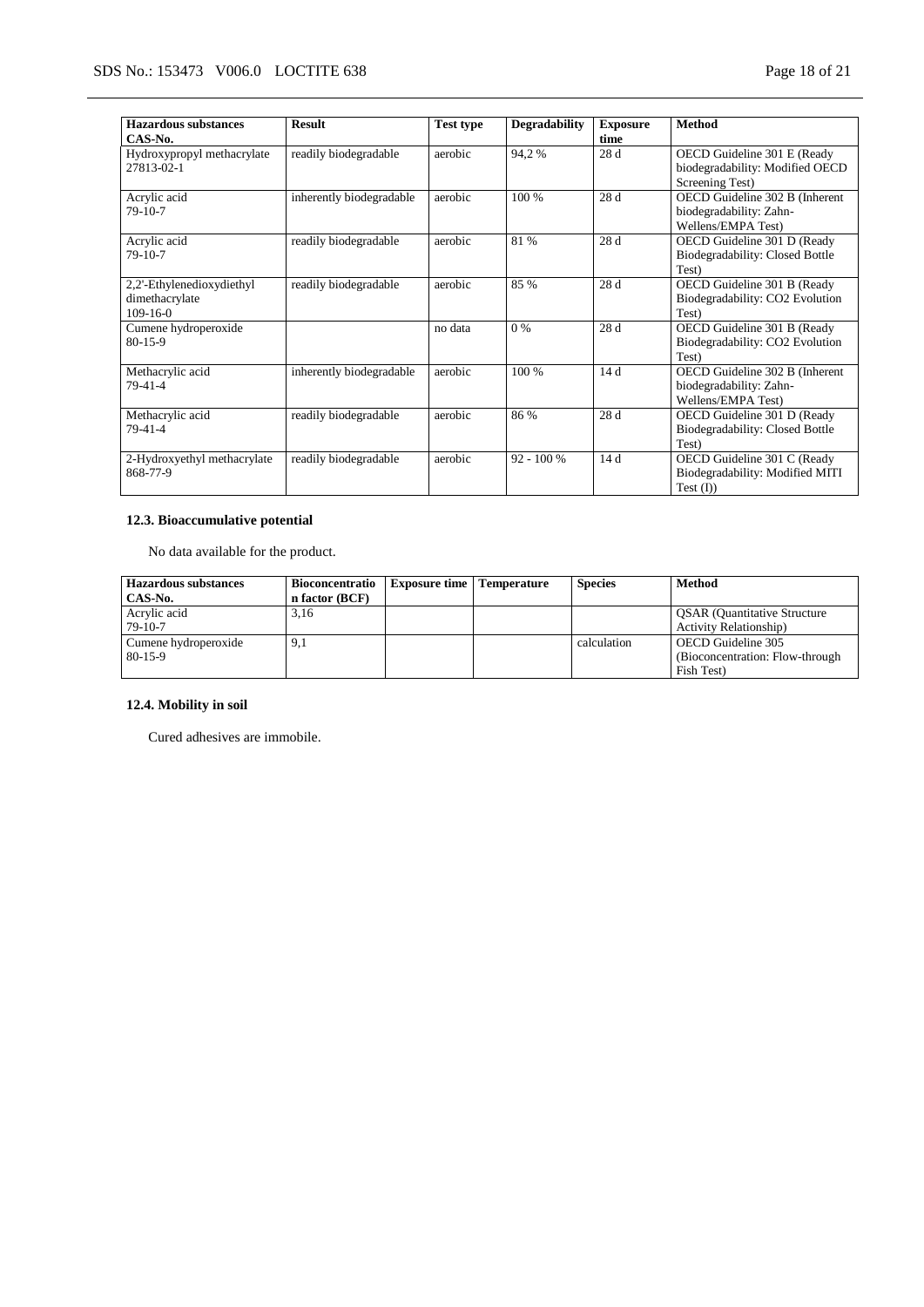| Hazardous substances        | LogPow | <b>Temperature</b> | <b>Method</b>                                                        |
|-----------------------------|--------|--------------------|----------------------------------------------------------------------|
| CAS-No.                     |        |                    |                                                                      |
| Hydroxypropyl methacrylate  | 0.97   | $20^{\circ}$ C     | not specified                                                        |
| 27813-02-1                  |        |                    |                                                                      |
| Acrylic acid                | 0,46   | $25^{\circ}$ C     | OECD Guideline 107 (Partition Coefficient (n-octanol / water), Shake |
| $79-10-7$                   |        |                    | Flask Method)                                                        |
| 2,2'-Ethylenedioxydiethyl   | 2,3    |                    | OECD Guideline 117 (Partition Coefficient (n-octanol / water), HPLC  |
| dimethacrylate              |        |                    | Method)                                                              |
| $109-16-0$                  |        |                    |                                                                      |
| Cumene hydroperoxide        | 2,16   |                    | not specified                                                        |
| $80 - 15 - 9$               |        |                    |                                                                      |
| Methacrylic acid            | 0.93   | $22^{\circ}C$      | OECD Guideline 107 (Partition Coefficient (n-octanol / water), Shake |
| $79-41-4$                   |        |                    | Flask Method)                                                        |
| Acetic acid, 2-             | 0.74   |                    | not specified                                                        |
| phenylhydrazide             |        |                    |                                                                      |
| $114 - 83 - 0$              |        |                    |                                                                      |
| 2-Hydroxyethyl methacrylate | 0,42   | $25^{\circ}$ C     | OECD Guideline 107 (Partition Coefficient (n-octanol / water), Shake |
| 868-77-9                    |        |                    | Flask Method)                                                        |

#### **12.5. Results of PBT and vPvB assessment**

| <b>Hazardous substances</b>              | PBT / vPvB                                                                           |
|------------------------------------------|--------------------------------------------------------------------------------------|
| CAS-No.                                  |                                                                                      |
| Hydroxypropyl methacrylate               | Not fulfilling Persistent, Bioaccumulative and Toxic (PBT), very Persistent and very |
| 27813-02-1                               | Bioaccumulative (vPvB) criteria.                                                     |
| Acrylic acid                             | Not fulfilling Persistent, Bioaccumulative and Toxic (PBT), very Persistent and very |
| $79-10-7$                                | Bioaccumulative (vPvB) criteria.                                                     |
| 2,2'-Ethylenedioxydiethyl dimethacrylate | Not fulfilling Persistent, Bioaccumulative and Toxic (PBT), very Persistent and very |
| $109-16-0$                               | Bioaccumulative (vPvB) criteria.                                                     |
| Cumene hydroperoxide                     | Not fulfilling Persistent, Bioaccumulative and Toxic (PBT), very Persistent and very |
| $80 - 15 - 9$                            | Bioaccumulative (vPvB) criteria.                                                     |
| Methacrylic acid                         | Not fulfilling Persistent, Bioaccumulative and Toxic (PBT), very Persistent and very |
| 79-41-4                                  | Bioaccumulative (vPvB) criteria.                                                     |
| 2-Hydroxyethyl methacrylate              | Not fulfilling Persistent, Bioaccumulative and Toxic (PBT), very Persistent and very |
| 868-77-9                                 | Bioaccumulative (vPvB) criteria.                                                     |

# **12.6. Other adverse effects**

No data available.

# **SECTION 13: Disposal considerations**

# **13.1. Waste treatment methods**

Product disposal:

Collection and delivery to recycling enterprise or other registered elimination institution. Dispose of in accordance with local and national regulations.

# Disposal of uncleaned packages:

After use, tubes, cartons and bottles containing residual product should be disposed of as chemically contaminated waste in an authorised legal land fill site or incinerated.

Disposal must be made according to official regulations.

Waste code

08 04 09 waste adhesives and sealants containing organic solvents and other dangerous substances

The valid EWC waste code numbers are source-related. The manufacturer is therefore unable to specify EWC waste codes for the articles or products used in the various sectors. The EWC codes listed are intended as a recommendation for users. We will be happy to advise you.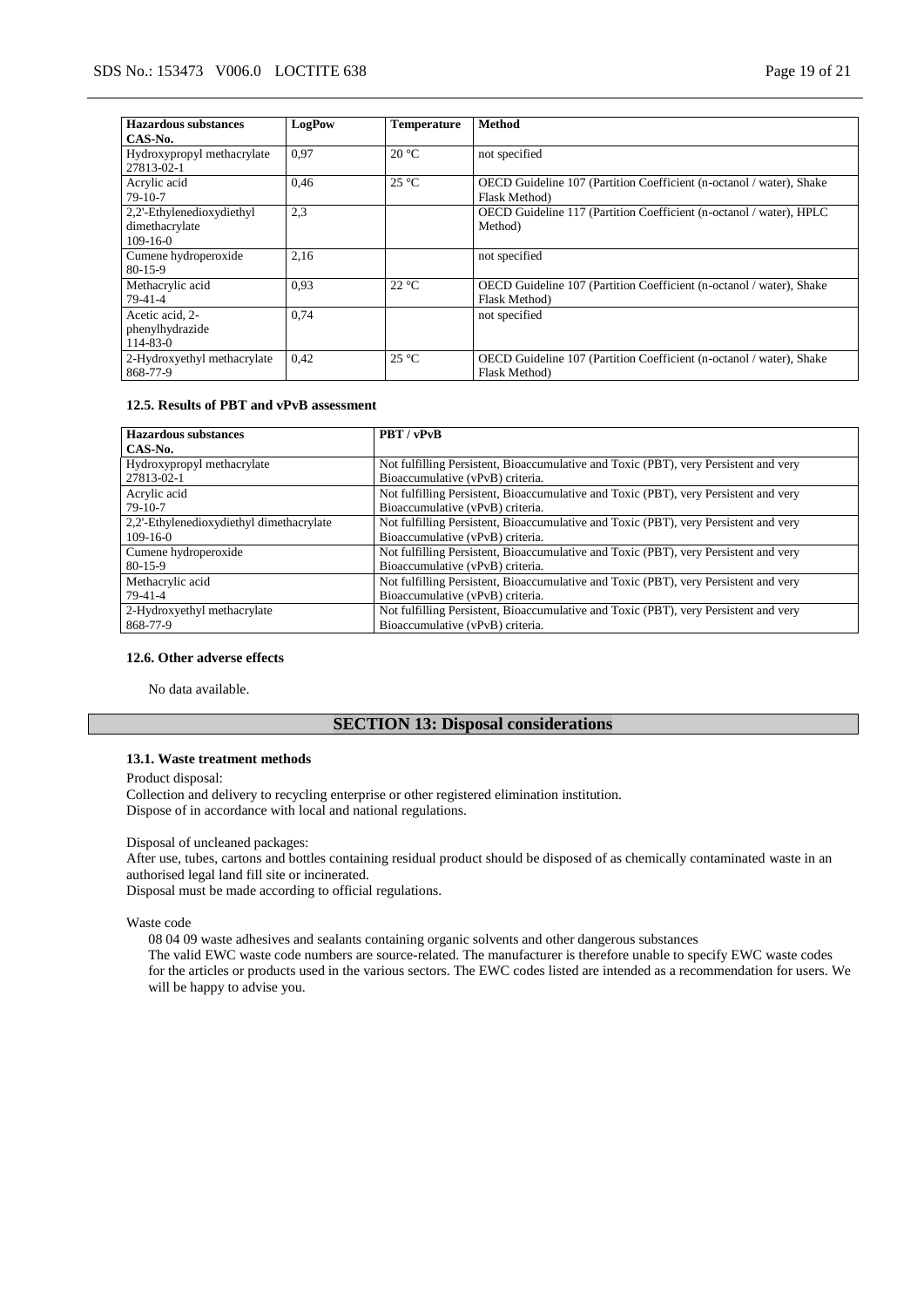# **SECTION 14: Transport information 14.1. UN number** Not hazardous according to RID, ADR, ADN, IMDG, IATA-DGR. **14.2. UN proper shipping name** Not hazardous according to RID, ADR, ADN, IMDG, IATA-DGR. **14.3. Transport hazard class(es)** Not hazardous according to RID, ADR, ADN, IMDG, IATA-DGR. **14.4. Packing group** Not hazardous according to RID, ADR, ADN, IMDG, IATA-DGR. **14.5. Environmental hazards** Not hazardous according to RID, ADR, ADN, IMDG, IATA-DGR. **14.6. Special precautions for user** Not hazardous according to RID, ADR, ADN, IMDG, IATA-DGR. **14.7. Transport in bulk according to Annex II of Marpol and the IBC Code** not applicable

# **SECTION 15: Regulatory information**

**15.1. Safety, health and environmental regulations/legislation specific for the substance or mixture**

VOC content (2010/75/EC)  $< 5\ \%$ 

#### **15.2. Chemical safety assessment**

A chemical safety assessment has not been carried out.